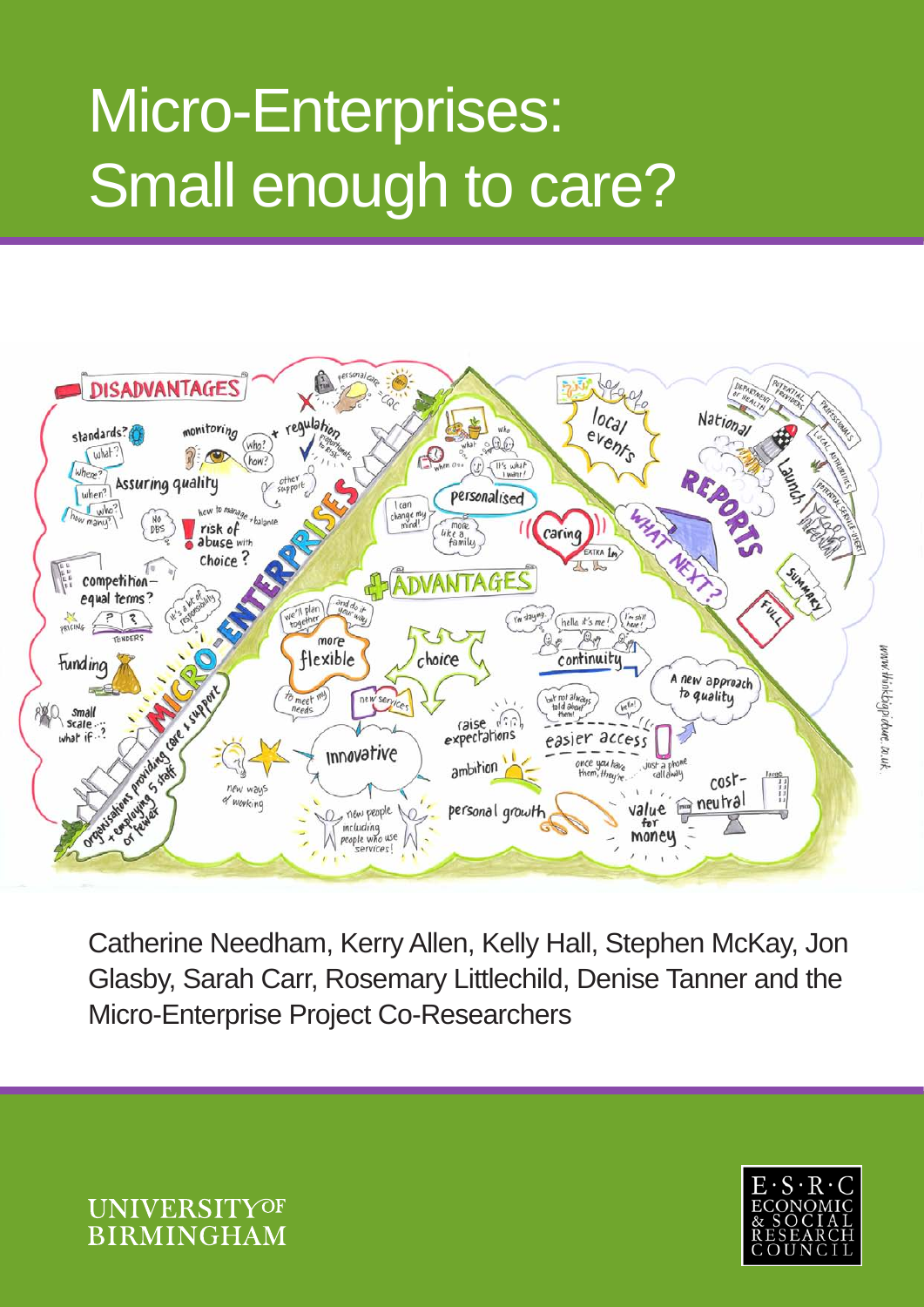A summary of this report, an easy read version and a video of the findings are available from http://www.birmingham.ac.uk/research/activity/micro-enterprises

#### **About the Project**

This report presents findings of an evaluation of micro-enterprises in social care in England, which ran from 2013 to 2015. Organisations are here classed as micro if they employ five or fewer full-time equivalent staff. The aim of the project was to test the extent to which micro-enterprises deliver services that are personalised, valued, innovative and cost-effective, and how they compare with small, medium and large providers.

Working in three parts of the country, researchers compared 27 organisations providing care and support, of which 17 were microenterprises, 2 were small, 4 were medium and 4 were large. The project team interviewed and surveyed 143 people (staff, older people, people with disabilities and carers) who received support from the 27 providers.

The findings presented are relevant to people who use services and their families; social care commissioners; regulators and policy makers at a local and national level; people who provide care services; and social entrepreneurs who are considering setting up micro forms of support.

The research was based at the University of Birmingham. It was funded by the Economic and Social Research Council (ESRC), as part of a project entitled Does Smaller mean Better? Evaluating Micro-enterprises in Adult Social Care (ESRC Standard Grant ES/ K002317/1).

For more details about the project see http://www.birmingham.ac.uk/research/activity/micro-enterprises or contact Catherine Needham c.needham.1@bham.ac.uk / @DrNeedham . The project hashtag on Twitter is #microsupport. Join in the conversation!

#### **About the Research Team**

The core research team was **Catherine Needham, Kerry Allen** and **Kelly Hall**, all of whom are based in the School of Social Policy at the University of Birmingham.

**Stephen McKay** (University of Lincoln) undertook quantitative and financial data analysis.

**Jon Glasby** (University of Birmingham) advised on project design, data analysis and evaluation.

**Sarah Carr** (Middlesex University) contributed to the literature review.

**Rosemary Littlechild** and **Denise Tanner** (University of Birmingham) evaluated the co-researcher involvement.

All contributed to written project outputs, and sat on the project steering group alongside project partners (**Community Catalysts and Shared Lives Plus**).

People who use services and carers were involved as **co-researchers** on the project, contributing to the design of interview materials, leading interviews, assisting in data analysis and helping to disseminate the findings. The co-researchers were **Tracey Bealey, Isabelle Brant, Hayley Broxup, Roy Doré, Peggy Dunne, Sandra Harris, John Kerry, Simon MacGregor, Adrian Murray, Joan Rees, Anna Stevenson, Brian Timmins, David Walker, Joanne Ward, Gareth Welford and Sheila Wharton.**

**Laura Brodrick** from Think Big Picture provided the illustrations. The Social Care Institute for Excellence gave support on communications.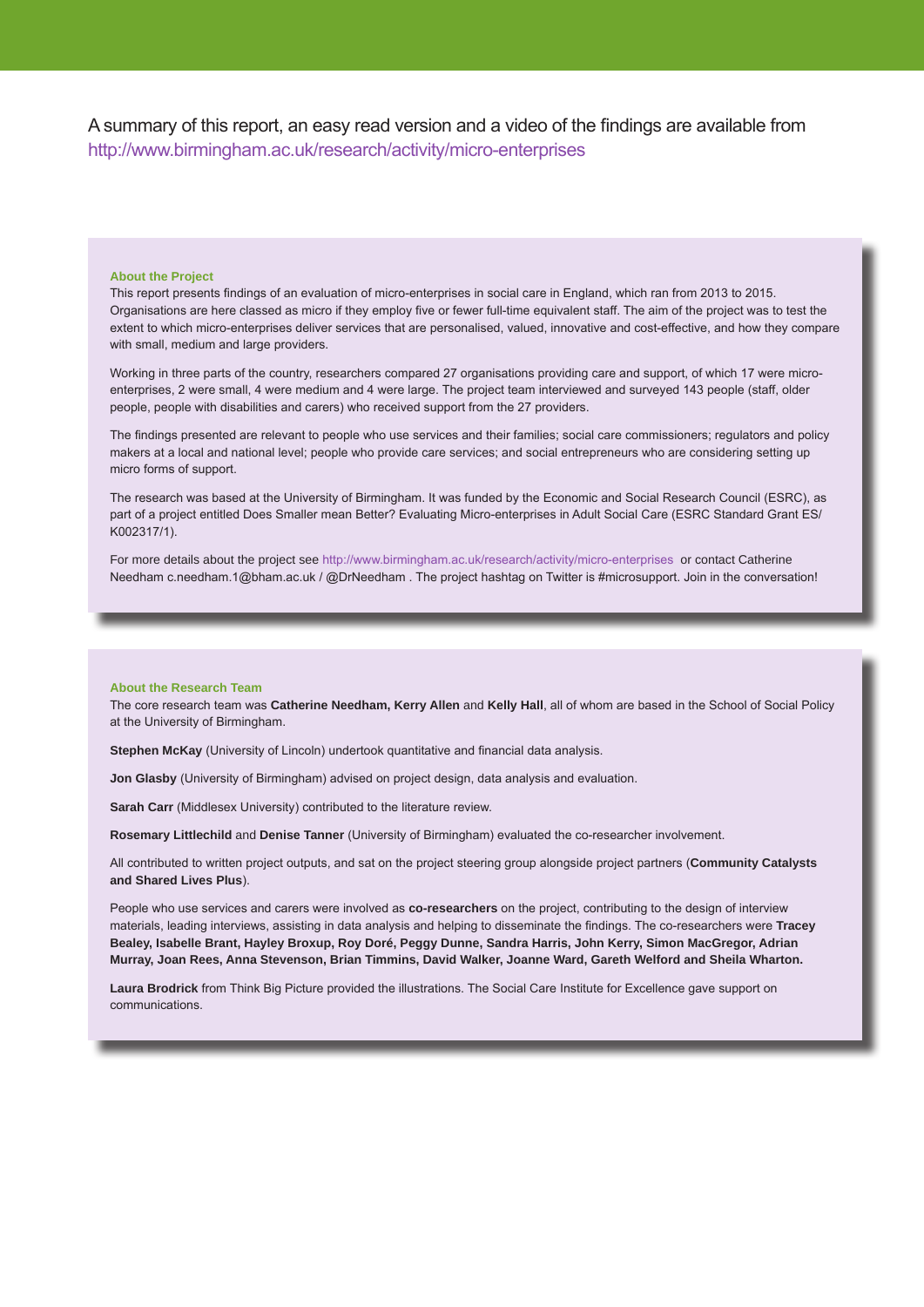### Executive Summary

#### **1. Micro-providers offer more personalised support than larger providers, particularly for home-based care**

The research found that many aspects of micro-enterprise provision did allow them to offer a more personalised service than larger care providers. This was particularly the case for care and support that is delivered within the home. The more personalised care provided by the microenterprises stemmed from three aspects of their approach:

- Autonomy of frontline staff to vary the service being offered
- Greater continuity of frontline staff compared to large care providers
- $\blacksquare$  The high level of accessibility of managers to staff and people using the service.

Differences between micro-enterprises and larger care providers were less evident in relation to day activities. Although there were several examples of micro-enterprises offering highly personalised day activities, we also found examples of larger providers offering a wide range of choices which some people welcomed.

Whilst most people liked the chance to build closer relationships, some micro-providers and some people receiving support from micro-enterprises spoke of concerns about the risks of over-attachment and burnout.

#### **2. Micro-enterprises deliver more valued outcomes than larger providers, in relation to helping people do more of the things they value and enjoy**

The outcomes of care and support are closely interwoven with the ways in which care is delivered. Indeed many people did not talk about their support as having a distinctive outcome outside of a personalised experience of care, discussed above. This was particularly the case for home-based support. For activities outside the home there was more likely to be articulation of an end result (making new friends, building confidence, getting fit, finding a job, etc) which was distinguishable from the support that made it happen.

We used the Adult Social Care Outcomes Toolkit (ASCOT) to ask people whether or not the support service they used (i) helped them to do things they value and enjoy with their time and (ii) helped them to have

more choice and control in their lives<sup>1</sup>. The findings showed that people using microenterprises were more likely than people using larger organisations to report that their provider helped them to do the things they value and enjoy with their time. There was no statistically significant difference between organisations of different sizes on the choice and control dimension.

#### **3. Micro-providers are better than larger providers at some kinds of innovation**

The research explored three distinct types of innovation displayed by care providers; what innovations (what service is delivered), how innovations (how a service is delivered) and who innovations (who provides and receives a service). Micro-providers were found to be particularly good at how and who innovations when compared to larger providers, but findings relating to what innovations were inconclusive. In relation to how innovations, micro-providers were more flexible than larger providers in the way in which care in the home was delivered (e.g. staying to have a meal with someone rather than simply preparing food and then leaving). Examples of who innovations include micro-providers which offered support in potentially marginalised communities and others which were set up and run by people with disabilities. Although we heard about some micro-enterprises offering what innovations (for examples see **www.smallgoodstuff.co.uk**), they didn't have enough established people using the service for us to assess the quality, so we could not include them in the research.

#### **4. Micro-providers offer better value for money than larger providers**

The distinctive contribution of microproviders appears to be the ability to offer more personalised and valued care than

larger providers without a higher price tag. Price data provided by all of the organisations in the research indicated that the hourly rate for micro-enterprises was slightly below that of larger organisations. As we showed above, this was not at the expense of quality, as responses on use of time and choice/control (from the ASCOT questions) were at least as positive as for larger providers. With the larger providers it was easier to identify trade-offs between price and quality: the cheapest prices were offered by those that conformed to the 15 minute care visit model, and the people who used these services reported high rates of turnover among care staff. At the more expensive end of the market, larger providers were able to match the microprovider offer more closely, providing longer care visits and better staff continuity.

#### **5. Enabling Factors for Micro-enterprises**

Factors that help micro-providers to emerge and become sustainable include dedicated support for start-up and development – from organisations which understand the distinctive context of the care sector. Strong personal networks within a locality had also helped micro-providers to get started and market themselves to people who might use the service. Balancing good partnerships (including with local authorities) with maintaining an independent status was also viewed as central to sustainable success. Some local authorities have a quality mark scheme that micro-providers can apply to join. This helps the micro-providers to build local credibility for their enterprise and gives assurance to local people about the quality and safety of the support.

#### **6. Barriers for Micro-enterprise**

Inhibiting factors for micro-enterprises include a reliance on self-funders given

#### **RECOMMENDATIONS**

- Commissioners should develop different approaches to enable micro-enterprises to join preferred provider lists
- Social care teams should promote flexible payment options for people wanting to use micro-enterprises, including direct payments
- Social workers and other care professionals need to be informed about microenterprises operating close-by so that they can refer people to them
- Regulators need to ensure that their processes are proportional and accessible for very small organisations
- Micro-enterprises need access to dedicated start-up support, with care sector expertise, as well as ongoing support and peer networks.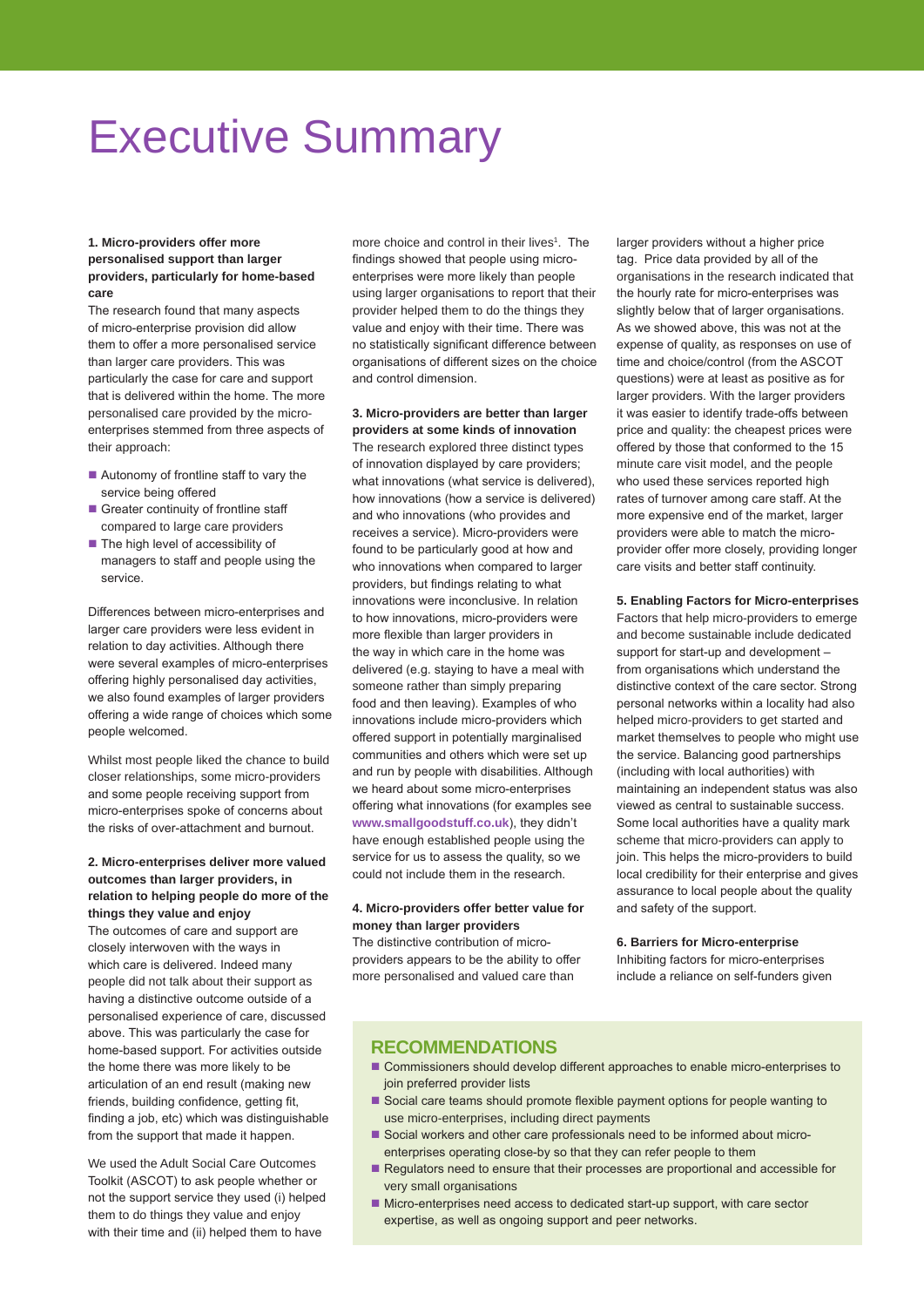low levels of direct payment take-up in many local area, and low numbers of local authority referrals; the difficulty of maintaining a staffing base with only a small number of people using the service; and the financial fragility of the organisations, some of which were barely covering their costs. Most of the micro-providers involved in the research, especially domiciliary care providers, felt that they needed to grow

slightly to gain more organisational and financial stability.

Micro-businesses in all sectors are known to find it difficult to survive,<sup>2</sup> but personalisation reforms in social care have ostensibly made it a supportive environment for micro-scale provision. The case study micro-providers expressed frustration at the rhetoric of individualised commissioning/

market diversity and the reality of managed personal budgets and preferred provider frameworks. Micro-enterprises will only proliferate if potential users of their services know about them and there is a mechanism to pay for them. Listing them on an online directory of services on a website is not going to generate sufficient business - and indeed is not how large providers get most of their referrals.

## SECTION 1: About Micro-Enterprises

Micro-enterprises which provide care and support to adults with an assessed social care need are the focus of this report. They are very small organisations, here defined as having five members of staff or fewer (or the full-time equivalent) (See Box 1).3 There has been lots of optimism among policy-makers about the scope for micro-enterprises to provide high quality public services at a human scale, avoiding the alienating experience of some large scale care provision, delivered in a rushed way by a revolving door of low paid staff.<sup>4</sup> We undertook a research project to find out if this optimism was well-founded by comparing micro-enterprises to small, medium and large enterprises of care and support for older people and people with disabilities. In particular we looked at whether the micro-enterprises are more personalised, valued, innovative and costeffective than larger care services.

Micro-enterprises vary widely from each other. Some micro-providers employ staff (even ten or more on a part-time basis) or work with volunteers, whilst others are sole traders, working on their own. Some are set up as social enterprises (including Community Interest Companies) or charities; others are limited companies. Our evidence indicates that those who set up microenterprises generally aim to make enough out of their venture only to pay the wages of those involved and subsequently, they can be classed as social enterprises or social businesses.

To be included in this research, the microenterprises had to be offering a paid-for service and offering services to more than one person (i.e. not operating as a personal assistant). We found case study microenterprises using lists provided by local authorities and the micro-enterprise support organisation Community Catalysts.

#### **Box 1: What are Micro-enterprises?**

Micro-enterprises (also called micro-providers) are very small organisations delivering social care services that employ five or fewer staff (full time equivalent). They are usually independent of any larger organisation and are offered by a range of people and organisations in the community, including people who are disabled or need support themselves.

#### **Box 2: Examples of Micro-Enterprises7**

#### **Micro Domiciliary Service**

Full Lives was set up by Janet who worked within local authority care services, and wanted the opportunity to provide a more flexible offer. It now has four members of staff, supporting three people. The work varies between personal care in the home, and support to access activities outside the home. Janet says, 'Because we are a small company we can be more flexible, at the hours people want. We don't have a lot of clients so we get to know the people we work with. You can build up strong relationships.'

#### **Micro Accommodation**

'Our House' is a micro-enterprise providing shared accommodation to men with learning disabilities. The owner provides low level support beyond the landlord role, including social support and activities, as one tenant explains: 'He does things out of his way to get you out the house. He'll… come round once a week and just check in with us…and he's very protective as well, because say if you wanted a mobile contract…he goes "right, well give me about two days, I'll look it up", he'll come back with a better deal.'

#### **Micro Day Support**

Pam runs a day service with six parttime staff. Their small size allows them to support the social integration of people with learning disabilities, including Pam's daughter. Pam explains 'I set up Woodlands because day centres were closing…and there wasn't anything [else].' Woodlands is based in a semi-rural community, and aims to connect people to the community: 'our members go out and get recognised by the shopkeepers and people and they develop relationships with folks in the community,' says Pam.

#### **Micro Support in the Home**

Barbara works on her own, providing help in the home to 14 people in her local area. The support she provides is very flexible, from preparing food to cleaning out cupboards and taking people to the doctors or to concerts. She said: 'We had our redundancy [from a care agency]. I was always getting in trouble for doing too much, like cooking meals and doing somebody's washing. And when I was made redundant, that was it. I just made me mind up I was going to do it.'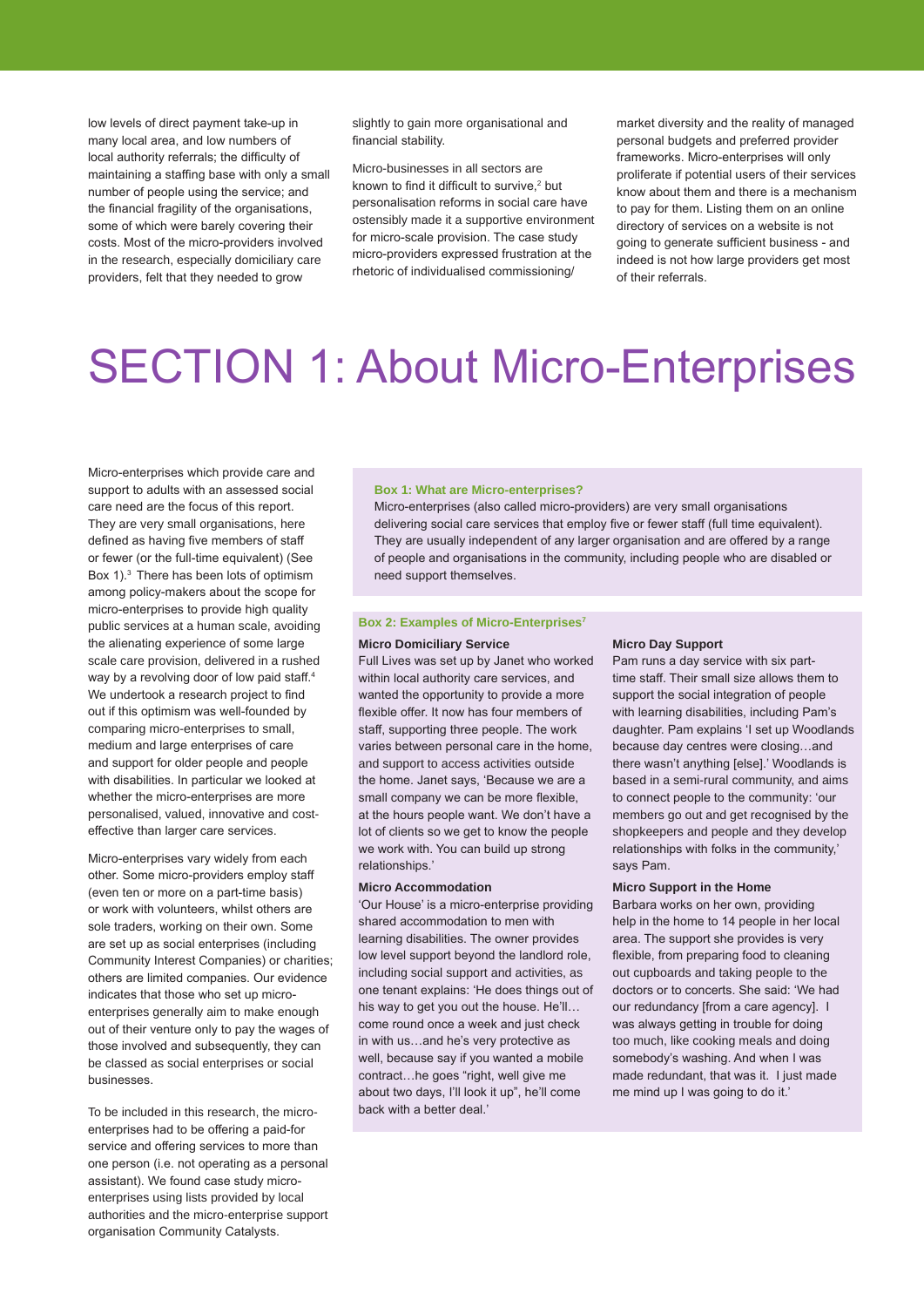This means that we only included organisations that were visible to one of these parties. Other colleagues at the University of Birmingham have investigated 'below the radar' groups which operate informally within communities, often on a voluntary basis, and are largely invisible to formal organisations like local government.<sup>5</sup> However here we were primarily interested in micro-enterprises as a type of formal or semi-formal care provision, lacking the informality of much below-the-radar work, but avoiding the intensification and commodification associated with some large-scale care provision.

We planned to focus on the three main types of care service for older people and people with learning disabilities: residential care, domiciliary care and day activities. This would enable us to do like-for-like comparisons with larger providers of these services. However whilst we tried to identify micro-enterprises in each of these categories, many provided more flexible care that spanned the boundaries of traditional care categories (which indeed has been argued to be one of their strengths).<sup>6</sup> We subsequently introduced a fourth category of 'support in the home' which was a flexible service, covering a wide range of

tasks, usually in the home but sometimes in the community (e.g. accompanying someone to a doctor's appointment). This type of support differs from domiciliary care, a regulated service which usually encompasses washing and dressing. Lots of micro-enterprises provided this 'support in the home' whereas few provided residential care. Box 2 provides examples of four different types of micro-enterprises.

### SECTION 2: How we did the research

This section sets out details of the research design

#### **The co-research approach**

The project design encompassed a local asset-based approach, working with coresearchers with experience of care in the three localities. A co-research approach was adopted as it is understood to have benefits for both the validity and relevance of research findings and for the individuals involved.<sup>8</sup> Seventeen co-researchers were involved and they helped to design the research, led interviews, supported the interpretation and analysing of data and helped to disseminate the findings. Of those, nine were older people and six were self-identified as having autism, learning disabilities or mental health problems. The two remaining co-researchers were paid personal assistants (PAs) for three of the co-researchers.

The involvement of the co-researchers was evaluated by a separate team during the project. The evaluation suggested benefits for both the individuals involved in co-research and for the research findings. However, the evaluation also explores a series of issues linked to the complexity of implementing co-research approaches. These evaluation findings contain useful learning for those undertaking similar projects or co-producing services.<sup>9</sup>

#### **Research questions**

To begin building an evidence base on the performance of micro-enterprises, we derived four testable hypotheses from



arguments made in existing policy reports about micro-providers:

- (1) They deliver services which are **personalised** to the individual.
- (2) They deliver more **valued outcomes** for people who use the service than larger organisations.
- (3) They are **innovative**, developing creative alternatives to traditional care services.
- (4) They deliver more **cost-effective** outcomes than larger providers.10

#### **Research sample**

To test these hypotheses a mixed methods approach was used, undertaking qualitative and quantitative research with 17 microproviders, comparing them with 4 small, 4 medium and 2 large providers. We planned to use UK Companies Act 2006 definitions of



small, medium and large size organisations, but found that these were difficult to apply to the social care sector.<sup>11</sup> For example, using the Act definition of a large organisation as 250 employees would have resulted in no organisations fitting into this category. Based on social care providers' staffing levels from Skills for Care we used relative definitions of size adapted for particular types of care service (for example average staffing levels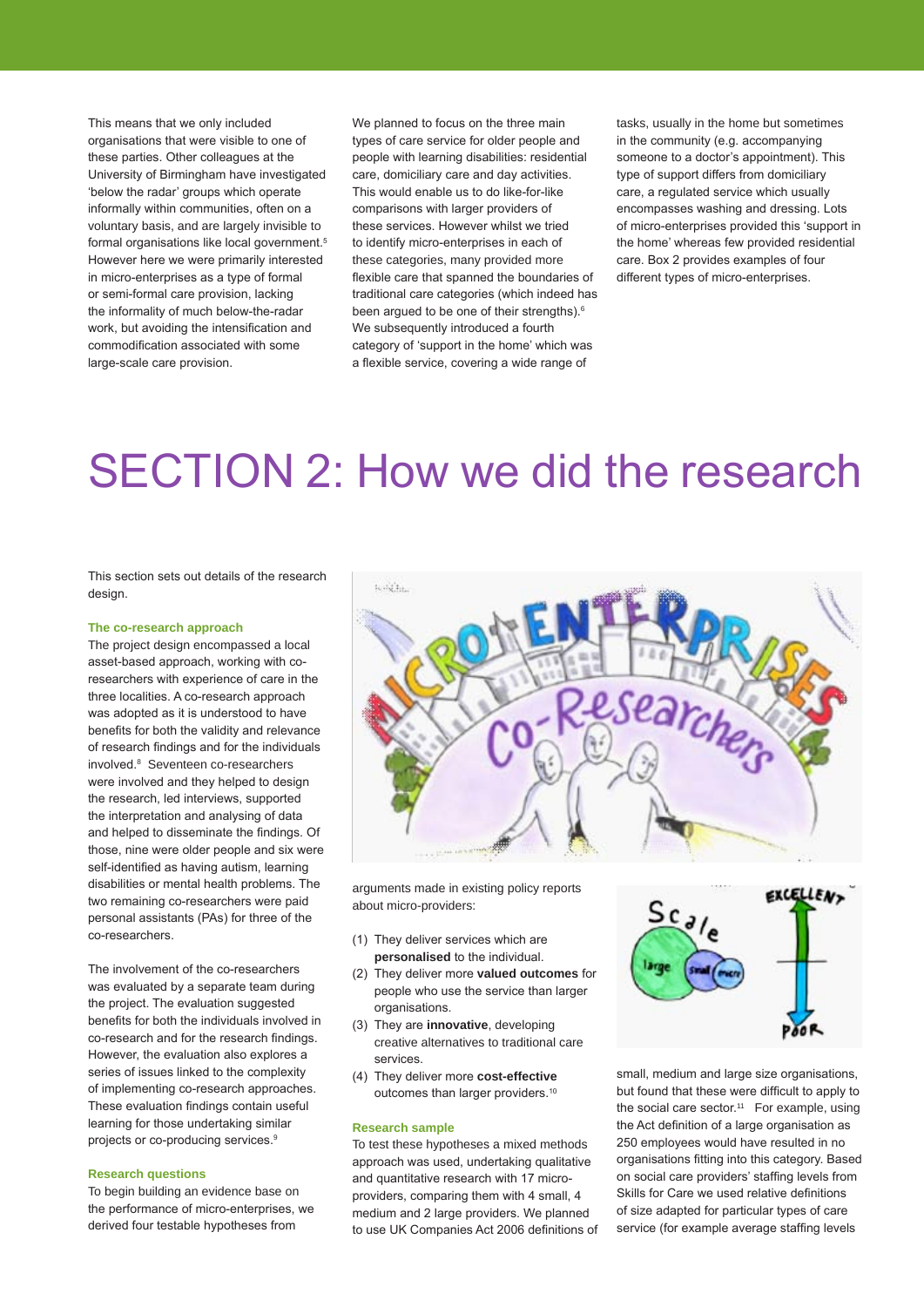in day services are lower than in domiciliary care organisations).

Twenty seven organisations took part in the study overall. Ten of the selected organisations offered support to older people and 12 to adults with disabilities (primarily, though not exclusively, learning disabilities), with the remaining 5 supporting both groups. The organisations that took part were spread across three localities: a metropolitan borough council in the North West of England, a mixed urban and rural setting across two boroughs in the West Midlands, and a county in the East Midlands. The sites were selected as having a known network of micro-enterprises but also differing from each other in their regional/demographic profiles.

Case selection was deliberately asymmetric, involving more micro-enterprises than larger organisations, reflecting the weak knowledge base about micro-enterprises and performance compared with the relatively extensive data on larger care

providers. It meant that we spoke to more people using micro-enterprises than using larger organisations (66 and 40 respectively). However many of the people we spoke to had used (or were currently using) a range of care providers, and this meant that they were able to reflect on their experiences of organisations of different sizes, adding their own comparative insights to the research.

An initial scoping exercise of care provision in the three sites was used to identify the case study organisations and the following sampling criteria were used:

- Coverage of the three main types of care provision (residential, domiciliary and day activities).
- Offering services to older people and people with learning disabilities.
- $\blacksquare$  Mix of local authority, private and third sector providers.
- Some organisations providing support to 'seldom heard' groups, such as Black and minority ethnic (BME) and lesbian, gay, bisexual and transgender (LGBT).

The flexibility of the micro-enterprise offer meant that it was not always easy to slot organisations into these categories. As discussed above, we added a fourth category of 'support in the home', as well as the three traditional types of care service (domiciliary, residential and day services). The limited provision of residential care in the micro-enterprise sector meant that we only included one larger comparator on this. The sample, by type of service is shown in Table 1.

In addition, the micro-enterprises did not always tailor their offer to particular 'client groups', and therefore to speak to the people using its services we had to go outside the older people and learning disability categories and include people with other impairments such as autism and physical disability. Some micro-enterprises operated inside local authority premises, blurring the lines between sectors. We were not able to find any organisations that provided LGBT-oriented support, and were only able to include two organisations that had a BME focus.

#### **Table 1: The Sample of Organisations, by type of service**

|                         | Domiciliary | Day activities | Residential | Support in the home | Total |
|-------------------------|-------------|----------------|-------------|---------------------|-------|
| Micro-enterprises       |             |                |             |                     |       |
| Small organisations     |             |                |             |                     |       |
| Medium<br>organisations |             |                |             |                     |       |
| Large organisations     |             |                |             |                     |       |
| <b>Total</b>            |             |                |             |                     |       |

#### **Data gathering**

A total of 143 people were interviewed for the project. This included 32 interviews with staff members from the 27 organisations, usually the manager and/or person who had set the organisation up (in some interviews there was more than 1 person, hence the n is higher than 27). Staff interview questions were open-ended, asking about why they had set up the organisation, what services it provides, how much they charge, what relationship they have with the local authority, and what if anything they see as distinctive in the support they provide. A total of 106 people using services and carers were also interviewed about their experience and views of the organisation (approximately 4 for each of the 27 organisations), including why they selected the care organisation. what relationships they have with staff, how much the provision is tailored to their needs and what they perceived to be the strengths and weaknesses of the service. This included 30 older people, 49 people with a disability and 27 carers. We had intended to interview people who used services separately from family carers, but this wasn't always appropriate so the total number of

interviews (n=95) is lower than the total number of interviewees (n=106).

Participants included a mix of self-funders and people funded by local authorities. Interviews took a peer-approach and were led by local co-researchers, many of whom had equivalent experiences of using services. We also interviewed five co-ordinators who were active in supporting micro-providers in each of the selected areas. Interviews were audio recorded and transcribed.

At the end of each interview participants were asked to complete a short survey (derived from the Adult Social Care Outcome Tool (ASCOT)).<sup>12</sup> The ASCOT survey has nine domains, allowing people to score the quality of service they receive in various aspects relating to care. To avoid overloading respondents at the end of an interview, we limited the survey to two of its nine domains (focused on choice and control and how people spend their time) which were relevant for all the different types of provider organisations. The ASCOT survey was completed by the 79 people

who use services. Where carers were interviewed separately (in 16 cases) we also asked them to score the service on the ASCOT domains, bringing the total of completed surveys to 95.

All participants were given an easy-read information sheet about the project and asked to sign a consent form before the interview started. People who did not have capacity to consent were not included in the project, as advised by the national Social Care Research Ethics Committee which provided ethical approval for the research.



#### **Data analysis**

Interview notes and transcripts were uploaded into QSR-NVivo 10, a qualitative data analysis software programme, for coding. An initial coding tree was developed deductively from the hypotheses, reflecting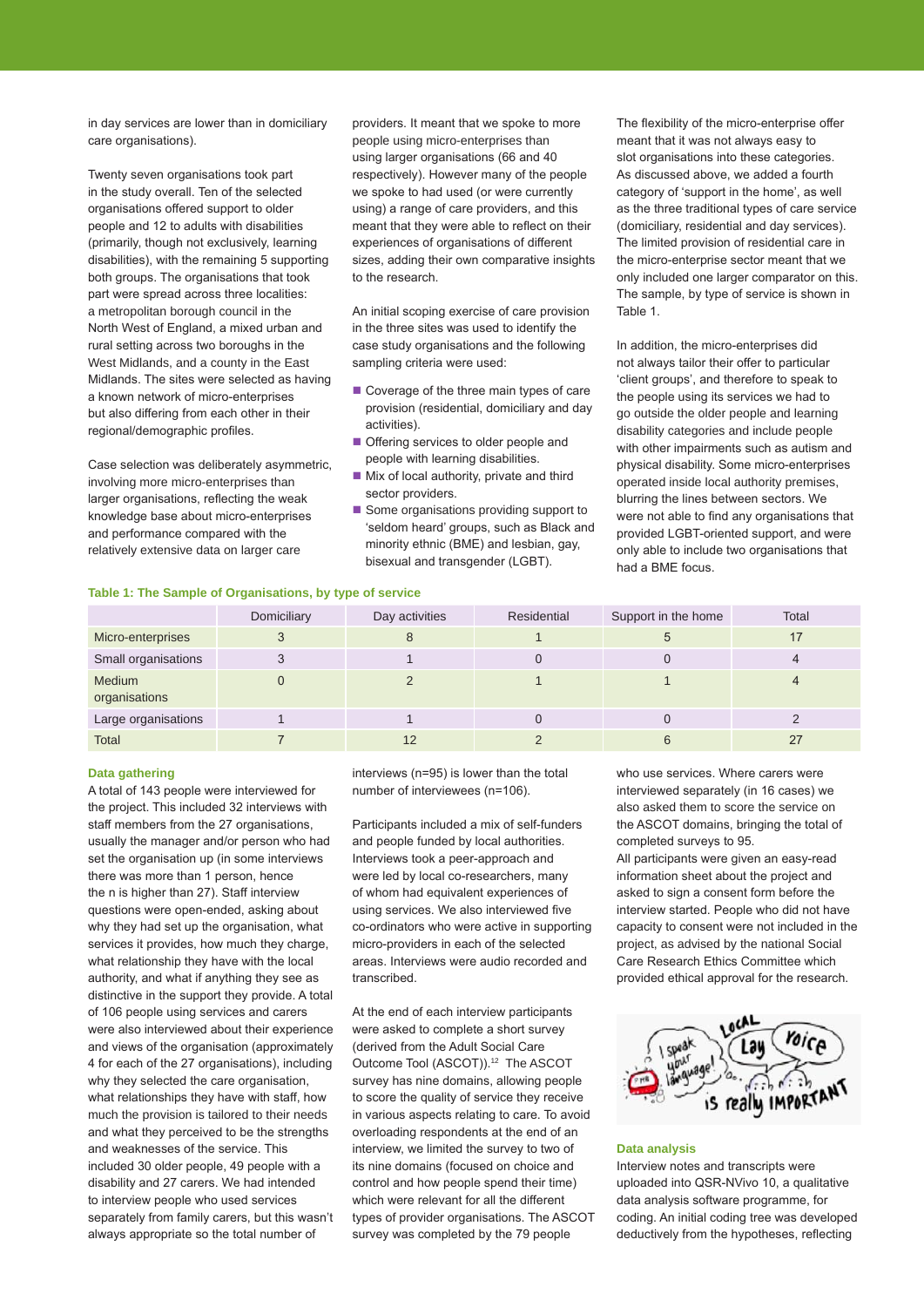the primacy of organisational size as an explanatory variable, and each transcript was coded according to these codes. To enhance inter-coder reliability, the early stages of coding were undertaken by hand as a team, working off printed out transcripts. A second thematic analysis was undertaken, deriving new codes inductively based on discussion among team members about emergent themes. First phase findings and second phase themes were discussed with co-researchers at analysis sessions in each location to test their face validity with people who had taken part in the interviews. In the writing up phase, quotes were selected for inclusion in written outputs on the grounds that they were indicative of the patterns found in stage 1 or stage 2 of the analysis.

ASCOT survey responses were analysed using IBM SPSS v22 to generate descriptive statistics and crosstabs to compare people's social care-related quality of life (SCRQoL) and their expected SCRQoL in the absence

of service. The data was analysed to identify any particular quality issues (codes within appropriate and plausible ranges). The main analysis was conducted by comparing key outcomes (our dependent variables) by size of provider (our key independent variable) and other key background data. The provider's size was coded as a dichotomy (micro and others) as well as the full range of size coding, in the initial analysis. The main limitation is our sample size  $(N = 95)$ which means that rather large differences in outcomes, by size of provider, would be needed for results to be statistically significant at conventional levels.

Value for money was measured by comparing prices (what it costs to purchase services from micro, small, medium and large providers in a given area) with ASCOT survey findings and interviewee narratives about that organisation. It is important to emphasise that a simple measure of cost, such as the hourly price, needs to be contextualised with the other

data concerning the nature of the service. Otherwise there is the risk that low cost is simply low quality.

#### **The Scope of the Research**

The research aims to build the evidence base about micro-enterprises, as well as to undertake comparative research with small, medium and large care providers. This is reflected in the presentation of the findings (with more examples given of micro-enterprise activities than of larger organisations), as well as in the research sample itself where micro-enterprises are over-represented.

We found examples of good quality care and support offered by organisations of all different sizes in the research. Here we present the overall findings which show that micro-enterprises (on the whole) performed better than larger organisations across the measures we tested.

# SECTION 2: PROJECT FINDINGS

#### **1. Micro-enterprises offer more personalised support than larger providers, particularly for home-based care**

The first question we tested in the research was whether micro-enterprises are more personalised than larger enterprises. We found that there were aspects of micro-enterprise provision which did allow them to offer a more personalised service, particularly for care and support that is delivered within the home. Small organisations also performed well on this measure, whereas medium and large organisations did less well. For day activities, the difference between organisations of different sizes was less clear: there were several examples of microenterprises offering highly personalised day activities, but we also found examples of larger providers offering greater choice. This section sets out examples of the more personalised support offered by microenterprises before going on to look at some of the limitations of micro-enterprises in relation to being personalised.

#### **Defining personalised support**

The term personalisation has been used a lot in English social care services in the last



decade, and has been interpreted in various different ways. $13$  It usually refers to a sense that services are tailored to the individual. In the interviews, respondents gave four different accounts of what it meant for services to be personalised:

- a) Providers are willing to be flexible about the sort of support that is offered on a particular day.
- b) Providers anticipate the needs of individuals.
- c) Providers act in a way more akin to being a family member or a friend.
- d) Providers allow individuals to have choice and control in relation to their activities or support.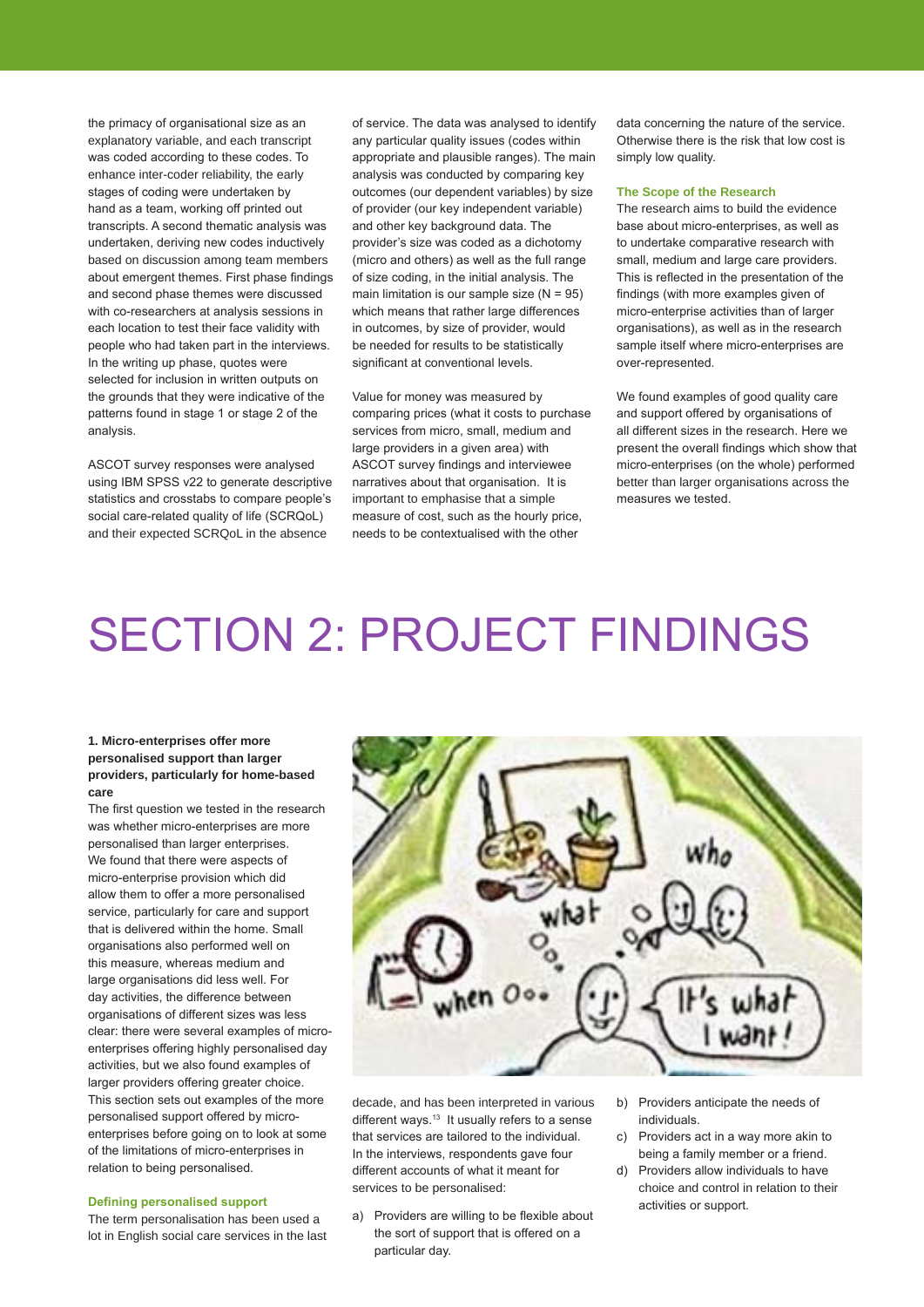Personalisation as types a-c seemed to be particularly important to the activities that go on in people's homes (i.e. domiciliary care and the more generic 'support in the home'). In day activities, personalisation as type d was the most often invoked. This fits with the notion of the home as a distinctive private space in which intimate 'body work' is undertaken and different sorts of interpersonal engagement are appropriate.14

#### **Evidencing personalised support**

The more personalised care provided by the smaller scale providers was attributed by interviewees to three aspects of their approach:

- Autonomy of frontline staff to vary the service being offered
- Greater continuity of frontline staff compared to large care providers
- $\blacksquare$  The high level of accessibility of managers to frontline staff and people using the service

The first of these – the **autonomy** of frontline staff – was demonstrated in interviews with people running microenterprises and people using the services, where care and support was defined in very flexible terms.

One micro-provider providing a support in the home service as a sole trader explained how she had gone into someone's home to provide a meals service, and then went further than that because of the perceived need:

*Took this new man on. Dementia. It was a, like, holiday cover. His sister's gone away. Says, 'Will just go and, you know, do his dinner for me? Just put the vac round?' He's got a dog. Cause he's got dementia, every time the dog barks, he feeds him. So he's just barking all the while, so he's just giving the dog food. And [his sister] says, 'Just do his dinner and go.' So now, what I do, put his dinner in when I get there, wash up, wipe the sides down, put it on the plate, put the vac round, and when that's cooled down, give him his dinner and take the dog a walk. Stops the dog barking and he can eat his dinner in peace. And he's ate at least three-quarters of his dinner every day.*  (Staff, micro support in the home)

One of the people receiving services from another micro-enterprise explained the flexibility of what was provided:

*She's having a go at painting this [wall], she hasn't finished it yet… I call her 'Odd Job' I do because there ain't much she can't do, she's a smasher of a girl, really is. (Older person, micro support in the home).*

For people receiving domiciliary care services (usually encompassing washing and dressing), smallness was seen as synonymous with the personalisation of services around the individual:

#### *If it gets bigger you lose some of the intimacy that you have now.*

(Older person, small domiciliary care)

The staff from micro-enterprises frequently evoked metaphors of family and friendship, whereas this was less evident with the larger organisations:

#### *You just do things for them as you would for your own parents, family*  (Staff, Micro support in the home).

The 'time and task' model is well known (and much criticised) as the dominant approach to domiciliary care delivery, denoting very short care visits to undertake highly specified tasks.<sup>15</sup> This model was one that the staff in the micro-enterprises – and indeed the small organisations – define themselves in opposition to:

*Being a small company…you don't have to be so task-driven. This is the list of things that we're supposed to do on the care plan for whoever, but when you go in if you can see that they're down and they need you to sit and have a cup of tea with them, have a cup of tea with them. You know, that's absolutely fine. 'Cause you'll go and visit your mother and your mother's looking like, you know devastated about something and just start hoovering or ironing, would you? You wouldn't do it would you?*  (Staff, small domiciliary care).

#### Family carers valued the more personal connection offered by the smaller providers:

*I've not come across anything yet that I've asked [service provider] and she's said, 'No, we can't do that.' Do you know what I mean? So they'll stand and do a bit of my mum's ironing and chat to her and just engage in conversation with her really. Which is what I want, I want them to talk to her and be in the house and be company as well as doing care. I think that's the more important thing so I'm happy if I go in and they're sat on the settee and they're chatting to my mum, that's fine.* 

(Family carer, small domiciliary care)



One person contrasted the support that she used to get from a previous provider with what she now gets from a large domiciliary care agency, affirming the importance of staff continuity and personal relationships:

*When I used to have [a previous care agency] she knew where to get my cream out and get this and that, put it away and get a clean towel if there wasn't one out, you know. She used to do all that, no problems at all. This lot [from a large care agency] they just look at you.* 

(Older person, large domiciliary care)

This interviewee also described the inflexibility of the large provider immediately after the death of her husband. She called the agency to ask if for one week following her husband's death they could call earlier than her normal 10.30am slot. She describes the phone call:

*And I heard her saying, she said you can tell [older service user] her times half past ten and not a minute before. And do you know for two days after that it was half past eleven when they came.* 

(Older person, large domiciliary care)

Box 3 gives an example of a microenterprise offering personalised care and support.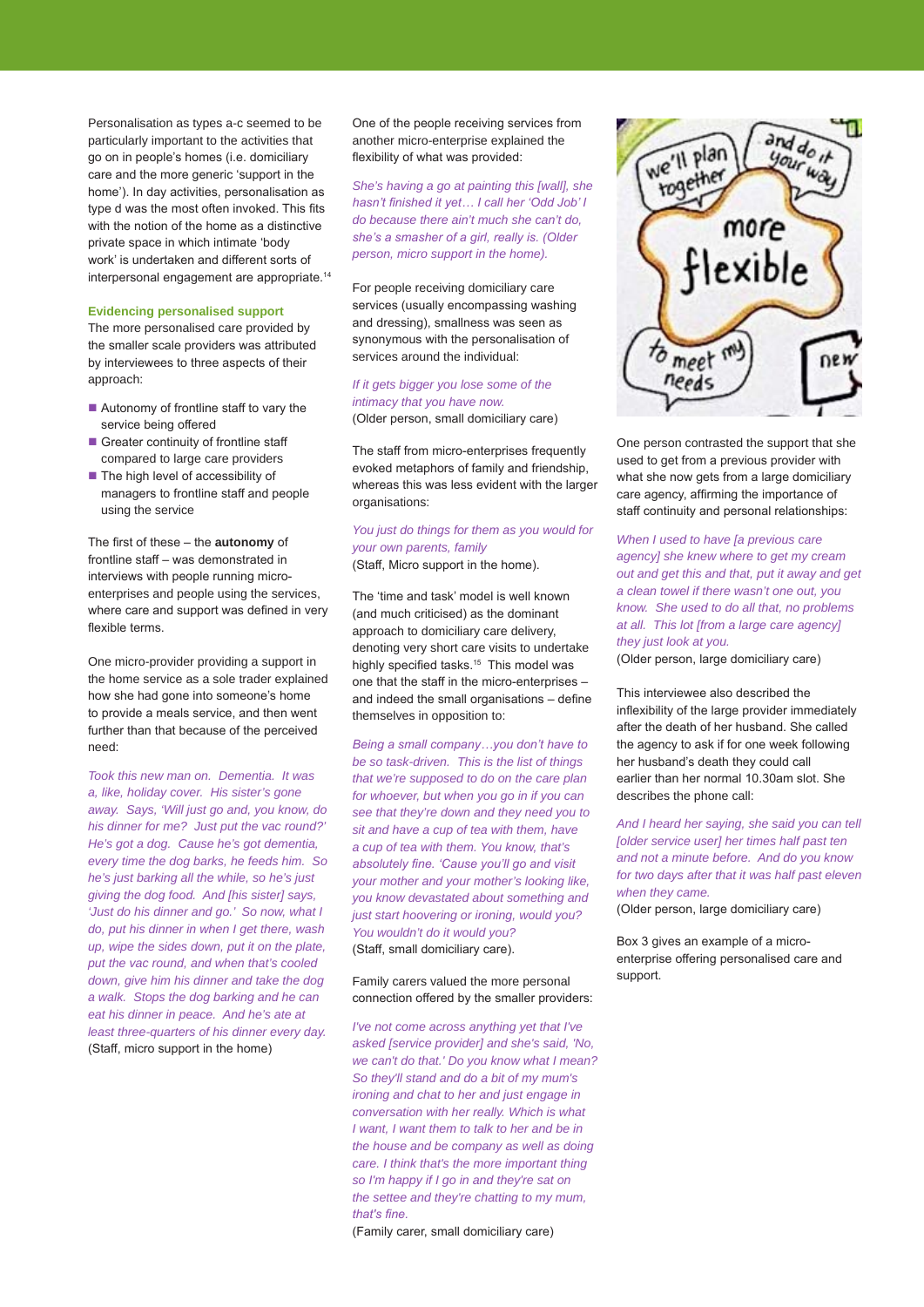#### **Box 3: Personalised care and support on a micro-scale**

John set up his micro-enterprise My Support four years ago. He had worked in the IT departments of large care agencies and has over twenty years of experience as a family carer. As he puts it, 'as a parent, as a purchaser of services and also purchasing services for two elderly relatives…I thought, I can do better than this. I can certainly do it different and more person-centred.' His agency grew through local advertising and word of mouth recommendations until it was supporting 12 people. His aim was to be able to offer everyone a service that he would want for his mum and his son. This included breakfast at a reasonable hour, and care that was consistent and high quality. Visits are for a minimum of 30 minutes, as John didn't believe that good quality support could be offered in a shorter time. People using the service rate it highly. One explains the difference between My Support and the care they received in the past:

*'The people I were having from social services weren't very satisfactory. In fact they weren't very satisfactory at all. … I have cried when they've gone sometimes, because I felt so, you know, this isn't what our last life, our last hours on this earth or days should be you know…'* 

When My Support came in, 'I thought it was fantastic. The hour they sort of treated us like we were special and we felt better about it. *We didn't feel a pest and in the way at all, because they didn't make you feel as though, you know, you feel above them looking after old people.'*

A member of John's team recently won a regional award at the Great British Care Awards.

The second aspect of the personalised offer from micro-enterprises was that they offered **continuity** of staffing. For people using micro-enterprises, this was the key aspect that they drew out:

#### *I think it's quite nice it's small cos you're not gonna get loads of different people coming, are you?*

(Older person, micro domiciliary care)

The number of different staff coming in from large agencies was reported by interviewees as being higher than for the micro-enterprises. In one case, a family carer whose spouse was supported by a large care provider felt the numbers to be extremely high:

*Interviewer: When [the carers] come, is it normally – how many different people would you get? Is it normally the same one or two, or could it be lot? Respondent: Oh it could be dozens, because there's that many*  (Family carer, large domiciliary care).

Another family carer set the number lower but still felt troubled by the lack of continuity presented by the staff team at the large agency:

*Interviewer: How many different people do you have coming in?*

*Respondent: Six… And it's getting me down* (Family carer, large domiciliary care).

Although drawn from a small number of interviews with people using large agencies (sometimes in addition to a microenterprise), this account substantiates the well-established profile of large care agencies, in which pressures on unit costs can lead to high staff turnover rates.<sup>16</sup>

A third aspect of micro-enterprises that people using the service valued was the high level of **accessibility** of managers. People using micro-enterprises appreciated the close contact they had with the people running the organisation (indeed for the sole traders in the sample, there was no management structure at all).

*There's room out there for a few more like [the agency], they are more personalised and friendly, they know his needs. Because they are small you see everyone, they come to the house, it's not just someone stuck behind a desk. They'll run things past us, let us know what's going on. They give us plenty of feedback, make sure we're satisfied with what they are upto*  (Family carer, micro day activities).

For this family this communication was in marked contrast to the experience they had had with a larger support provider:

*I've never been let down…Which used to happen with [the larger provider]. I mean, we'd get a phone call off my brother 'Nobody's called. I've got no tea.'*  (Family carer, micro day activities)

#### **A personalised ethos**

For many of the micro-providers, a desire to do things differently was a core motivation for setting up the organisation. Several talked of their family experiences as carers, or of their dissatisfaction with the work they did as an employee of a larger care organisation or local authority care service. As a co-ordinator who supported the development of micro-enterprises in one of the localities put it:

*I can only speak from my own experience of the people that I've worked with and a lot of their passion and drive has been from maybe their own personal experiences and that might be that they've got family members who need support and they feel* 

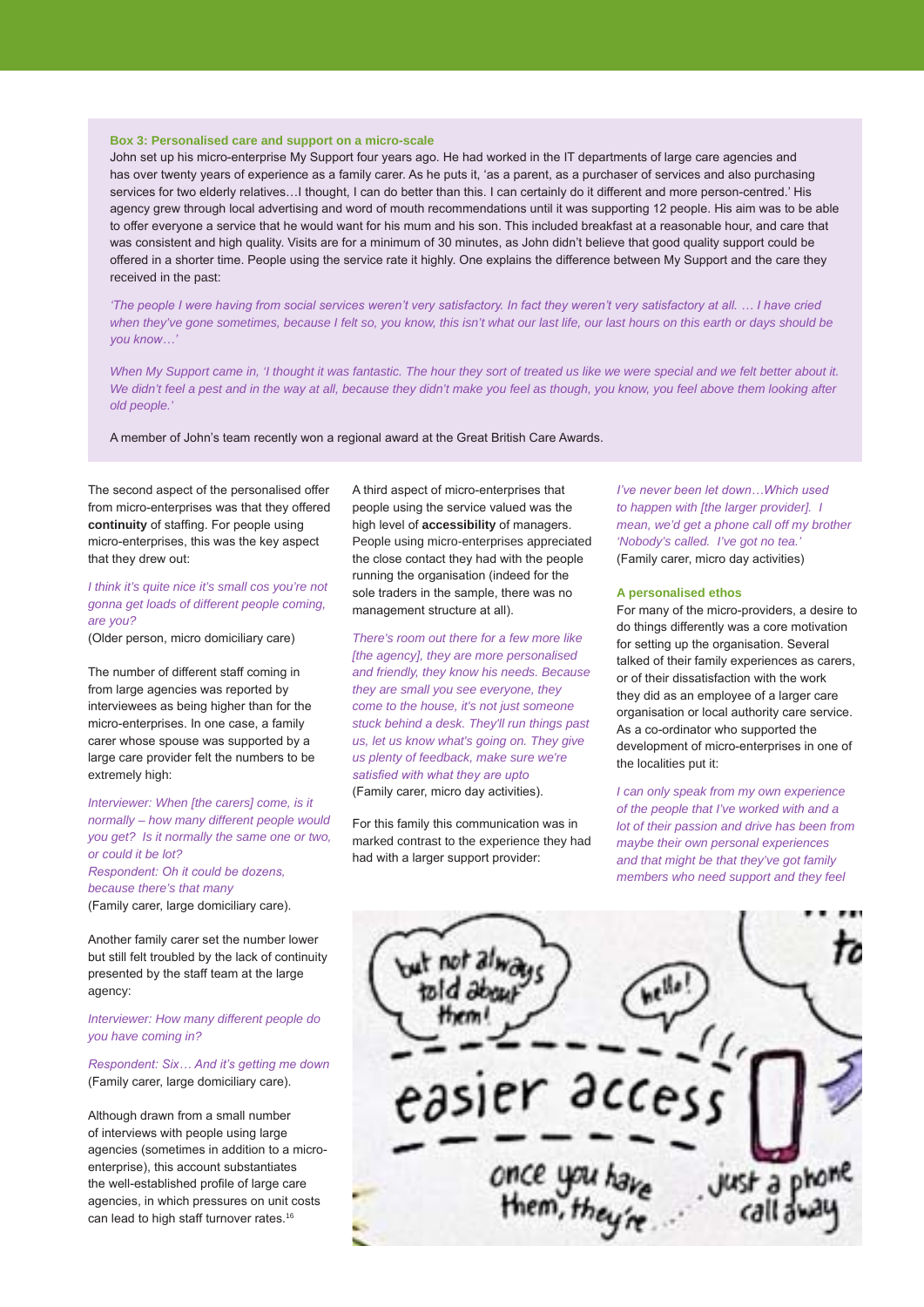*that they can do something different, or they've been able to try and find something in the market that's not there so they want to offer it. Or they themselves may have worked in the industry and they feel that they can do something better.*  (Micro-enterprise Co-ordinator)

One provider – classed as small by its full-time equivalent staff numbers – was a franchise of a national care organisation, but identified closely with the micro model:

*Our ethos is very much like the micro -providers in that sense. I know every single one of our clients, I interviewed every single one of our care givers and know every single one of our care givers…It's very much like an old fashioned family business.*  (Staff, small domiciliary care).

Managers in the large organisations that we spoke to did not frame their offer in such relational terms. One large domiciliary care agencies we included in the study had 135 staff and 350 people who used the service. When asked about its distinctive offer, the response had a different emphasis:

*'We have call monitoring/alarms so if someone hasn't visited we know about it, and we will get someone there within 45 minutes, even if is 11pm at night… We have electronic rostering, and not text messaging.'*

(Staff, large domiciliary care)

The presentation of the organisational offer in technological rather than human terms marked a point of differentiation with many of the smaller organisations we spoke to, reflecting the complexity of operating on a large scale.

#### **Advantages of larger providers**

A modifying factor of the small=personalised, large=impersonalised story, is that it seemed to apply most intensely to the activities that took place in people's homes: i.e. domiciliary care services and other kinds of support in the home. When it came to activities outside the home, some interviewees argued that a larger scale enabled more diversity of provision and therefore potentially a better responsiveness to individualised need:





*She also has mobility problems, restless legs and things so they'll give her a massage, you know, they'll massage her legs…So that in a smaller place they wouldn't … have that level of expertise to do that level of care on an individual basis*  (Family carer, large day activities).

Larger day centres were usually able to provide a greater range of activities each day, including for example baking, mood rooms, computer rooms, music activities, drama groups, arts and crafts. One provider, which runs a large day service, suggested that the bustle of a large, busy day centre was what people came for. When the numbers of people using the service had dropped at weekends, *'gradually [people] started to transfer into the week because it was boring because there wasn't enough people about. They couldn't, you know there was one activity basically because there was one room'* (Staff, large day activities).

In one case study area, the closure of several local authority day centres led to the establishment of one large centre providing day services for older people, people with learning disabilities and people with physical disabilities. Despite being criticised at the outset, staff running the centre have found this has led to enhanced social integration, by breaking down the barriers between older people and people with learning disabilities that were previously ingrained in social care provision:

*When I thought God, this is working, I was in the coffee bar and I was sitting having my lunch and I just looked and all the chairs had been moved around and people had pulled them together to sit together. And there was the guy with early onset dementia, he had his iPad out and he was showing some photographs of his motorbike and there was a couple of older people that were saying 'I used to have this motorbike when I was young' or 'I remember my husband and I …' and there was a couple of people with learning disabilities saying 'I'd love to ride* 

*on a motorbike' and they were all talking, it was an actual conversation that was crisscrossing and going all over and I thought this is working, this is how it should be.*  (Staff, large day activities).

The large day services in our sample showed examples where they were able to offer more choice of activities, whilst micro-enterprises offering day activities were more targeted in their approach, matching activities to the interests and needs of the people in the centre each day on a more ad hoc basis. Box 4 shows the different kinds of offer provided by very small and much larger day services.

For services that were offered in people's homes, there were also some aspects of micro-enterprise provision that could be problematic. For example some people were concerned that over-attachment could occur as a result of the smaller numbers of staff involved. As one family carer put it,

*[S]he doesn't like one person coming all the time cos obviously they can get an attachment, can't they? Then, if for whatever reason they're not able to come then, you know, you've got a fresh face, whereas if there's a few people bobbing in and out they get to know that person, aren't they, over the time and know their ways and what they've got to do and where things are.*  (Family carer, medium support in the home).

In summary then, operating at a micro scale can provide more personalised support, in ways that seem to be particularly valued in people's homes, but the wider range of services on offer in larger organisations, and the ease of maintaining boundaries, was appreciated by some interviewees.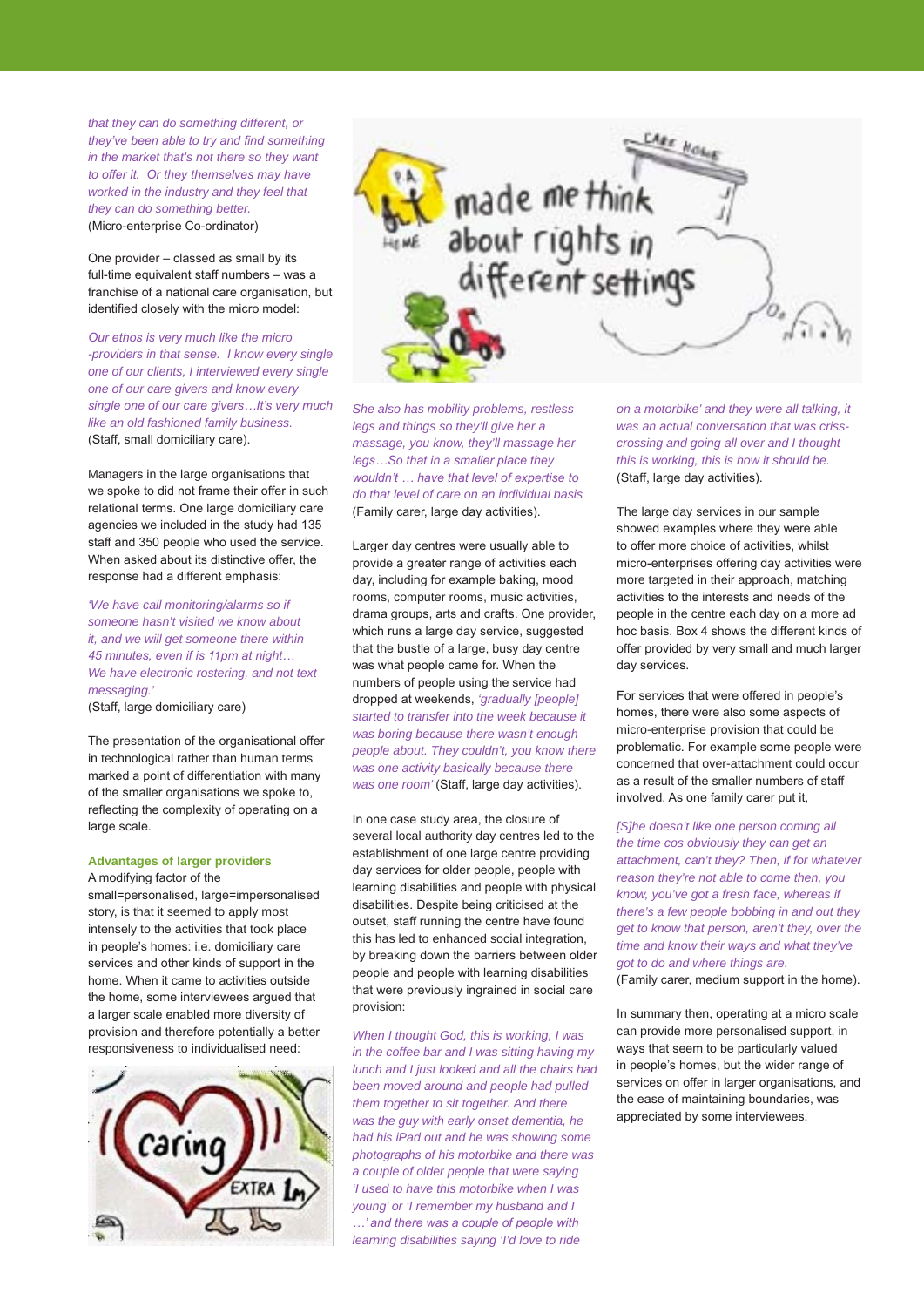#### **Box 4: Comparing micro and large day activities**

#### **Micro-enterprise Day Support**

Small Steps day service is a micro-enterprise employing two members of staff and providing a community-based day service for older people. The service supports approximately 10 people a day and runs a range of activities tailored to whoever is in the centre that day. The service is very personalised, flexible and works closely with family carers as explained by the owner:

*'I think we offer a more personable service for people, especially for the carers…they talk to us and you know they see us hopefully*  as, I wouldn't say friends but you know somebody that they can trust ... one lady came with her husband for the first time cos he'd got *Alzheimer's and he wasn't sort of settling in places. And she was helping wash the pots and that and she just broke down in tears. She said "I'm so glad I've found somewhere that, somebody that I can talk to".'*

#### **Large Day Support**

Sunnyville Day Centre is a large local authority day service and supports over 100 people a day. People who attend include older people. people with learning disabilities and people with physical disabilities. They offer a range of activities everyday enabling people to tailor their activities according to their needs and interests:

*'We offer a choice of things to do on each day… the coffee bar …we have a hair salon and our therapy room we'll do foot massages,*  nails, beauty sort of stuff so there's that side...we need to be offering lots of different styles of things to motivate people or make people feel nice about their selves and feel cared for. So we do lots of beauty therapies, lots of foot massage. We've got a Reiki Master and *she does Reiki with some people, hair, make-up. Then we have art & craft sessions, card making sessions, cookery, basic cookery…We have sports, we have, chair keep fit and stuff like that and you know, karaoke, sing-alongs, bingo.'*

#### **2. Micro-enterprises are more valued than larger organisations, in relation to helping people do more of the things they value and enjoy**

The research looked at how far microenterprises delivered more valued outcomes for people who use their service when compared to larger organisations. Of course, this is not entirely separate from being personalised since for many interviewees the personalised nature of the service was integral to the notion of a valued outcome. However, here we separate out the two, using personalisation as a process measure (a means) to achieving a valued outcome (an end).

We explored the capacity for microenterprises to help people to achieve valued outcomes in two ways. The first was to ask people using the standardised survey tool ASCOT (Adult Social Care Outcomes Toolkit) whether they felt that using the service gave them more choice and control and more opportunity to spend time doing what they enjoyed than would be the case without the service. Second, in the qualitative analysis, we looked at the extent to which people talked about being able to achieve a valued outcome, separate from the process of care itself.

Findings taken from the ASCOT-based questionnaire show associations between the size of the provider and selected ASCOT outcomes data (for the full data see Table 1 in the appendix). The first set of questions related to the extent to which the provider helps people using the service to do more of the things they value and enjoy with their time. Those receiving care services from a

micro-enterprise did tend to be able to do more of these things, and to a significant degree. These respondents also reported an ability to spend time doing such activities to a greater degree than in the national Adult Social Care Survey 2013-14: 50% of those receiving care from a micro-enterprise in our study were able to spend their time as they wanted, compared with 33% in the national survey.<sup>17</sup>

In terms of the second set of questions (which aimed to surface whether people had more choice and control as a result of receiving services from a given provider) the findings were less conclusive. The data showed that there were some signs that people using micro-enterprises had greater control over their lives than people using larger services – and that the care provider was making a difference to how much control they felt they had. These variations between providers are not large enough to have confidence in any statistical differences. Even so, the answers provided for the micro-providers in our study (41 per cent having as much control as they would like) were somewhat above the national average, of 33 per cent.<sup>18</sup>

In analysing the interview data we used the category of being valued to mean that there had been a tangible improvement or benefit to using the service, which could be classified as an improved outcome (or conversely a worsened outcome due to a problem with the service). However it was clear from the interviews that for many people there was no real articulation of a particular outcome separate from the process by which the care was delivered.



This was particularly the case for the older people in the study. In the interviews with younger people or their carers there was more likely to be discussion of an end result (making new friends, building confidence, getting fit, finding a job) which was distinguishable from the support that made it happen (see Box 5). This was also more the case with the older people who attended a day activity, who for example placed value on getting to know people or gained personal satisfaction from engaging in memory workshops or art classes. However there was no clear pattern about whether these outcomes were achieved better by using micro-enterprises or by the larger organisations.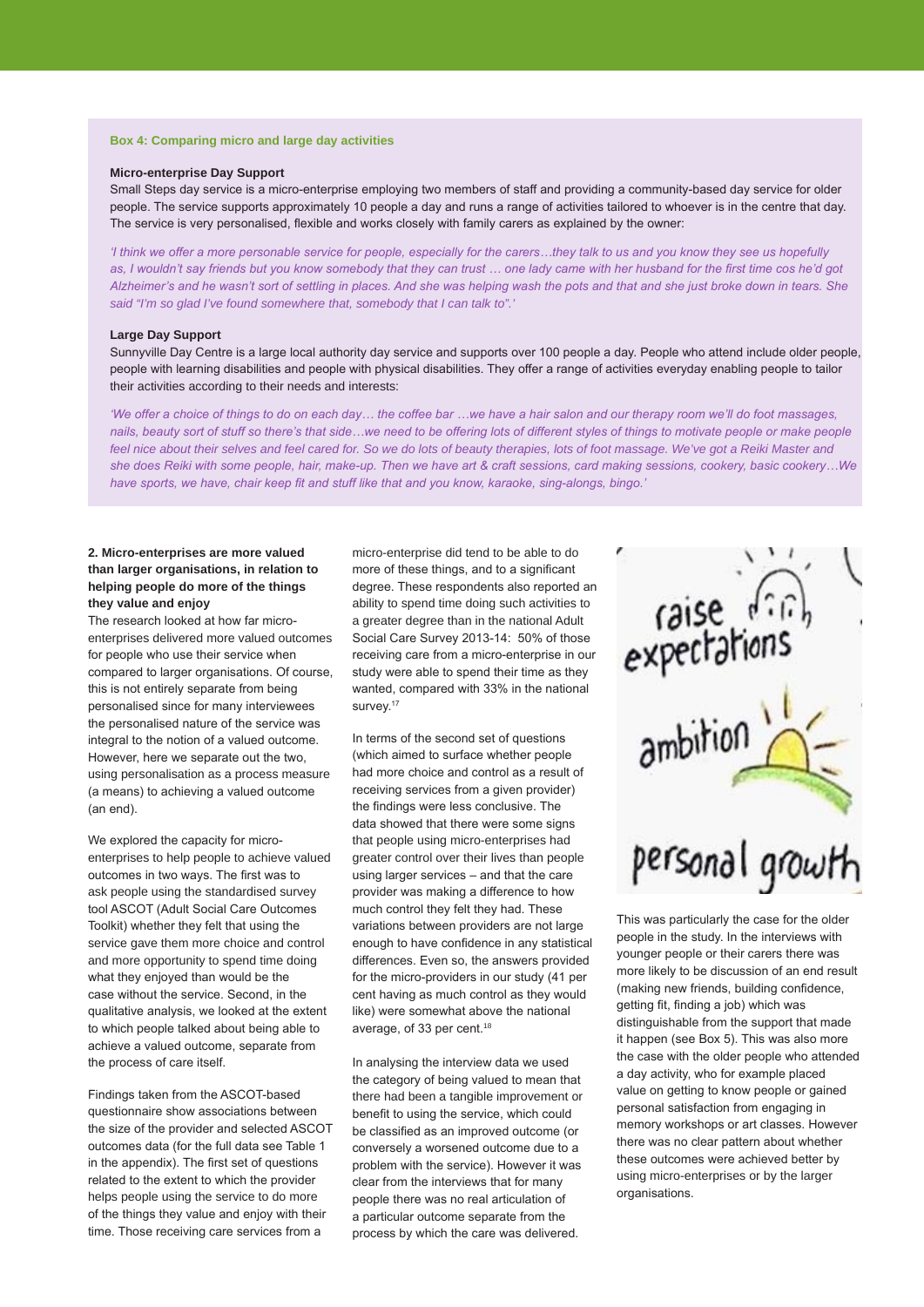#### **Box 5: Valued outcomes from a micro-enterprise**

Your Support is a micro-enterprise that was set up by an autism specialist and provides employment experience for people with different educational needs. The organisation uses a co-production model and employs one of the people who also uses the service. The overarching aim of this micro-enterprise is to empower people with autism and make connections to similar networks in the region. The microenterprise offers one-to-one sessions which vary greatly from person to person. Activities can include: goal setting and working toward employment; physical activities and days out; and social and peer group activities. This interviewee describes how he gets to choose the activities he enjoys most and how the service has supported him to achieve the personal goal of having more friends: *'It's more choice in what you want to do. Whereas before I've not always had that, you know. I have a weekly planner what I want to do….I mean the goals are getting more friends, things like that…you know just being happier really. I just wanted to be settled and I have got more friends now.'*

hello, it's m

**Three further points** emerged from the data which have a bearing on issues of size. The first is that where the process of care is more personalised – and trusted – there is scope for family carers to achieve a valued outcome of their own. As one spouse carer, looking after a husband with dementia, put it:

*Well it's just lovely for me to sit down for half an hour. I write letters to other carers. I've got 5 ladies I write to. And it's just my time and while I'm sitting here they're tidying the kitchen up and it's just wonderful.*  (Family carer, Micro domiciliary care).

A **second** pattern was that, whilst there were examples of valued outcomes being achieved across all the different sized organisations, this was contingent on there being a particular individual who had taken the time to support people towards a mutually identified goal:

*[H]is support worker realised that [the person using the service] likes – he's quite big on the cleaning side of it. He started volunteering to clean people's cars. He's now got his own cul-de-sac of people that he spends his day cleaning their cars, he* 

*does a bit of gardening, he puts the bins out… And the community have all chipped in and bought him some gear to do it and we're now hoping that he's going to become self-employed.* 

(Staff, large day activities).

Again, this quote reinforces the importance of secure and consistent interpersonal relationships, which can sometimes be achieved by larger providers.

An example of micro-enterprises providing valued consistency of care can be seen in this interviewee's account of the support received from a micro- enterprise offering accommodation (the landlord), compared to support he received from a local authority team following the death of his father:

*[H]e [the landlord] could say 'well it's not my problem, you're on your own', but he's actually sticking his neck out and helping me out, whereas [the local authority] team, I feel as though they have abandoned me, just keeping on the books to make them look good.*  (Person with a learning disability, micro accommodation)

A **third** factor is that micro-enterprises may be best placed to support valued outcomes when people are at a low to moderate level of need. Some carers felt that microproviders could not cope as well as larger providers with the intensity of supporting someone whose needs were more complex:

*I think they do an excellent job of supporting [someone with dementia], but I think as the needs get higher and it's perhaps becoming more complicated and you probably need staff who need specific dementia care training, maybe [the micro] are not quite at that level yet.* 

(Family carer, micro domiciliary care).

Several of the micro-enterprises gave examples of having to turn down work because they were unable to provide the 24 hour or multi-person support that was needed, further supporting this point. As one staff member said:

*[T]he problem with buying care from a small business is that they haven't got the resources and they haven't got the backup. That is the problem. And there is going to be the odd occasion where they'll say, 'I'm really sorry. I can't cover Sunday. You know, because we haven't got anyone'.*  (Staff, micro domiciliary care).

In summary then, micro-enterprises are more effective than larger organisations at helping people do what they value and enjoy with their time, but survey data about whether or not they give people more choice and control than larger organisations is inconclusive. The interviews showed that the process of care and the ends of care (a valued outcome) are very closely interwoven. Many people did not talk about care as having a distinctive outcome outside of a personalised experience. For those that did, outcomes were linked to close interpersonal relationships. These outcomes were sometimes for family members as well as for the person supported.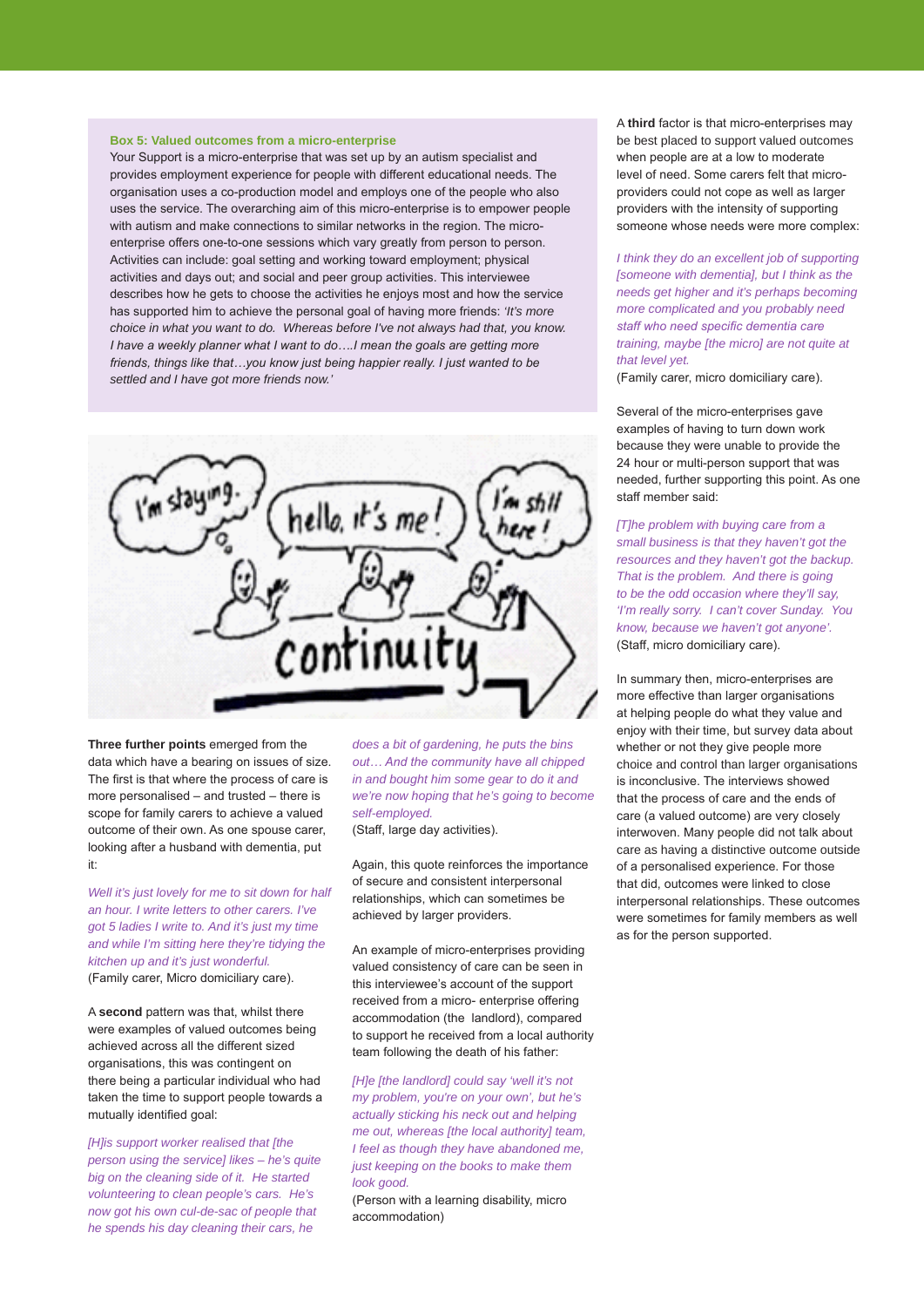#### **3. Micro-enterprises are better than larger organisations at some kinds of innovation**

Innovation has been defined as 'a process through which new ideas, objects and practices are created, developed or reinvented, and are new for the unit of adoption.'19 Literature on micro-enterprises has suggested that they can be more innovative than larger organisations by offering alternative solutions to social care needs. Here we explored three distinct types of innovation displayed by care providers: what innovations (what service is delivered), how innovations (how a service is delivered) and who innovations (who provides and

**Box 6: Micro-Enterprise Innovation**

**Micro-enterprises display three types of innovation:** *What* Innovations – Creative and alternative solutions to care *How* Innovations – More rapid, flexible and responsive care *Who* Innovations – Inclusive of potentially marginalised groups

#### **What Innovations**

It was evident that the co-ordinators who supported micro-providers in each locality saw their distinctive contribution as being about what innovations: creative and holistic solutions that differed from the 'traditional' offerings of day, domiciliary and residential care:

*So smaller organisations and micro services tend to think more innovatively and outside the box and think of different ways of delivering services. And a lot of the micros …they don't always perceive themselves as social care organisations so, you know, we've got people like photographers… we've got somebody who does fishing, we've got somebody does beauty therapy…we've got lots of different services but it's all linked to social care, but it's sort of looking at the holistic approach and not just the traditional methods.* 

(Micro-enterprise co-ordinator)

The care and support offered by microenterprises, especially for people with learning disabilities, was often based around the enhancement of social networks and social inclusion. Examples of social activities provided by micro-enterprises were walking clubs, meals out, playing golf, drama clubs, visiting stately homes, television studios or holidays in the UK and abroad. Microproviders often focused their activities around community integration, especially those operating within a small geographic area and for people with learning disabilities:

*All sorts of different projects we've done and we are fortunate where we are in a little village. And so people do come together so* 



receives a service) (see Box 6). Microenterprises were found to be particularly good at how and who innovations, but findings relating to what innovations were

less conclusive.

*we're very, we're fortunate in that position that we can do it, but it means our members go out and they get recognised by the shopkeepers and people and they develop relationships with folks in the community. Which if you're just going out with a PA on a one to one it doesn't, isn't really possible.*  (Staff, micro day activities)

For older people, what innovations were less evident as care most frequently revolved around domiciliary care and support in the home. Where activities did happen they were on a more ad hoc basis. This included trips out to local cafes, parks or for those who were house bound, having a drink or meal in the older person's home, providing valued social interaction. Box 7 provides an example of a micro-enterprise offering a range of services for older people using a creative approach to care.

#### **Box 7 – Demonstrating What Innovation**

Creative Vision is a micro-enterprise that was established to deliver creative activities to older people in nursing/residential homes. Activities in the nursing homes are varied depending on the needs of the people being supported and include reminiscence, sensory workshops, arts and crafts etc. The activities are broad ranging and designed to enhance social wellbeing. This includes arranging for the older people to display and visit their own art work in a local library. The organisation also provides opportunities for older, socially isolated people to volunteer in nursing homes, for example as a singer. As the owner explains: 'So it's about using activity and using not necessarily creative activity but creative ideas, you know, so often people think of creative then think oh it's card making, but it's about creative thinking… I can see this as a value led organisation and that's at its core I think, you know, if it just becomes another provider then it's going to lose the whole point of what it was doing or just sit alongside them rather than offering anything new or different.'

Larger day centres often had more resources, including money and staff, which could sometimes allow greater investment in what innovations than micro-enterprises. This included having the time and knowledge to bid for contracts or grants, as well as invest in partnerships and networks. For example, one large local authority day centre manager talked about the future of its centre as a hub for a range of care services including micro-enterprises:

*I can see us becoming a little market place almost in a way so that…the council building if you like becomes the hub and within that you've got like little providers. I mean we also knit with some of the other microproviders to currently provide some of the activities, so we're slowly becoming like a little market place for micro-providers'*  (Staff, large day activities).

#### **'How' Innovations**

Although micro-providers did give some examples of what innovations, it was in relation to how innovations that they were found to be particularly innovative compared with larger care providers. How innovations relate to the process through which a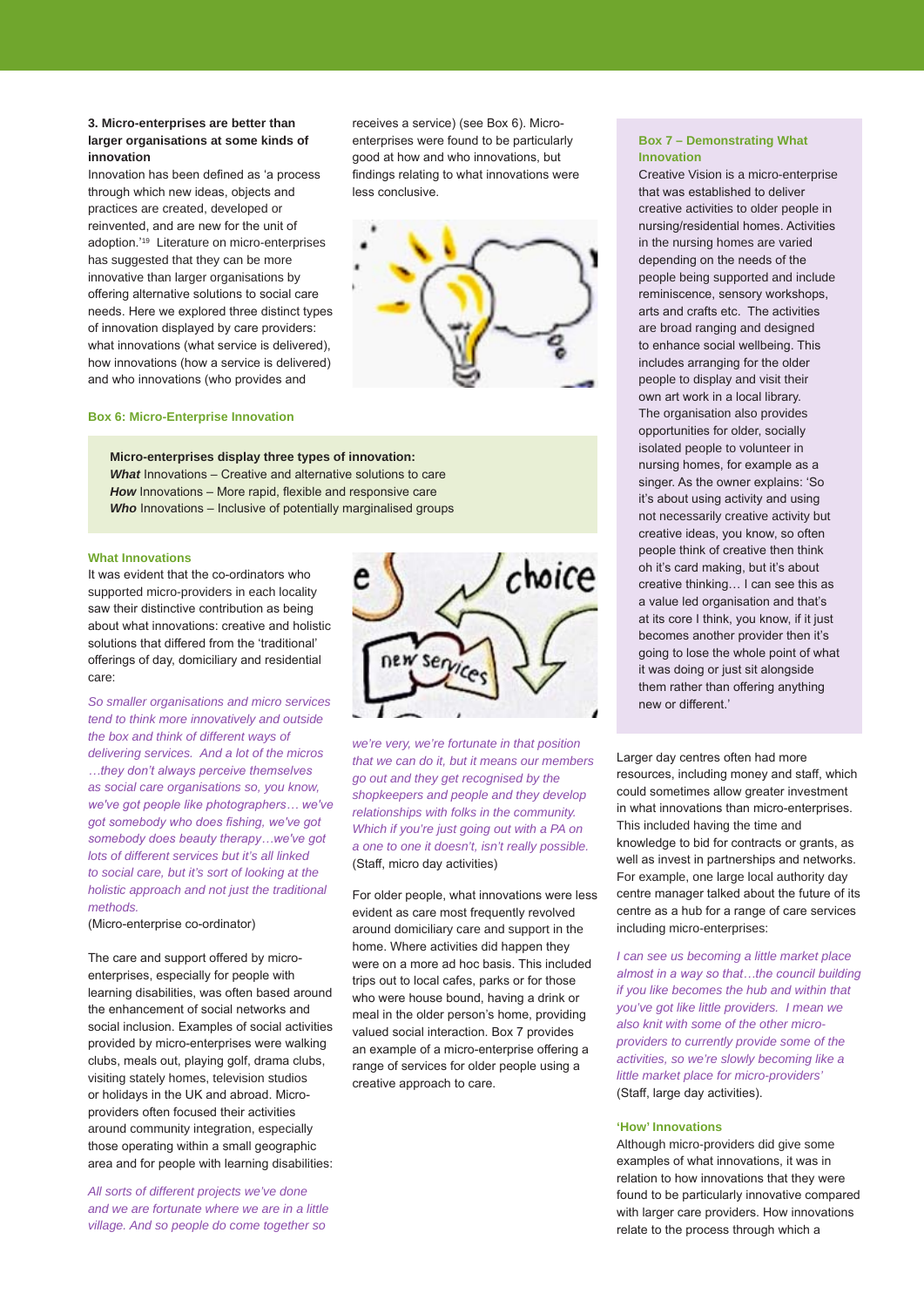service is delivered. In this sense it overlaps with the earlier discussion about microenterprises being more personalised in their delivery of care, going into homes with a less task-based and more holistic approach.

The micro-providers also felt that they were able to do things more rapidly and responsively than larger organisations, working in more person-centred ways. They felt that they were more 'available' than larger services and could respond to the needs of people very quickly:

*'[T]here's also that they can get hold of me 24 hours a day 7 days a week, unless I'm on holiday or something, whereas sort of social services and council services seem to shut down at five o'clock or six o'clock, so if they want to go to the cinema at eight o'clock at night it's generally they can't, they're not very flexible, and they get the certain hours and they get like one o'clock every Wednesday and they might not want to do something at one o'clock every Wednesday, whereas with me they can sort of let me know at the beginning of the week 'can we do this on such a day' and I can sort of schedule myself around them.'*  (Staff, Micro day activities).

These how innovations – encompassing a more personalised process of care and more flexible delivery systems – were



often downplayed, both in the interviews, where they were reported after the what innovations, but also in the literature on micro-enterprise.20 What innovations hit the headlines and help to generate excitement about how personalisation can break the mould of social care services. However, it is arguably the scope for process-based how innovations that constitute a more significant challenge to mainstream social care services (certainly in the home), and micro-enterprises are well placed to offer these innovations (see Box 8).

#### **Box 8: An example of How Innovation**

Elect is a micro-enterprise that specialises in supporting women, often from black and ethnic minority communities, who have high levels of need. It works with a small number of people on a one-on-one or small group basis supporting them to communicate and take part in different activities. This dedicated approach is made possible because of the small group size which is focussed on support for people within a specific community. This family carer tries to explain the unique appeal of this small organisation: *'I think because it's a smallish group…all of the women… they look after each other. It's like a little family.'*

Micro-providers felt that they could be more responsive, because they did not have the layers of management that can slow down decision making within larger organisations and statutory services. One person who had set up a micro-enterprise explained how she saw her role as innovator:

*I worked within a bigger organisation, I was the same person but you're not able to do as much as you want to do when you're kind of swallowed up amongst all that red tape and often people's ideas kind of get a bit lost or there'll be, I don't know, red tape around oh you can't do this, so there's lots of barriers I think within big organisations that stop people, so there's lots of creative people within those organisations but they're not able to do perhaps what they want to do.* (Staff, micro day activities).

Another person similarly felt that she was not held back by the constraints imposed within larger organisations. Using similar language to the previous interviewee, despite being in a different organisation and locality, she said:

*You know you're not going through a load of red tape, you're not saying 'I'll have to ask my manager' we just crack on with it you know. I mean we follow all Health and Safety guidelines so we're safe, but there's no constraints on us like there can be in a big organisation. You know 'you can't do this because of this or you're short staffed' or whatever, we just crack on.*  (Staff, micro day activities)

The innovation displayed by microenterprises therefore stems from the flexibility of the owner (and small staff group) to run the organisation as they choose. The see themselves as being able to try out new ideas and develop services that are more flexible, responsive and centred around the needs of those they support. Most micro-enterprises are not registered with the Care Quality Commission, since they are not providing regulated services such as domiciliary or residential care. The lack of regulation – the ability to 'just crack on' – could be seen as a weakness of the micro-enterprise sector. However we did not encounter any unsafe practice during the research, nor were any safety concerns raised with us by the people using the services (micro or larger). We did find that several micro-providers said they wanted to get CQC registration where appropriate (which would allow them to offer a wider range of services) but felt that the process of doing so was too lengthy and costly for them. The need to ensure that regulation is proportional for very small organisations is a theme returned to again in Section 3 below.



#### **'Who' Innovations**

The research also highlighted an additional way in which care services can be innovative, which we term who innovations and relates to the people with which the organisations engage. Who innovations were displayed in two ways. The first relates to the extent to which micro-providers were able to support a more diverse range of people than larger care providers. The second relates to the involvement of people using the services in the running of micro-enterprises.

In relation to diversity, we had hoped to recruit several micro-enterprises working with black and minority ethnic (BME) communities and also to include microenterprises working with other 'seldom heard' groups such as lesbian, gay, bisexual and transsexual (LGBT) communities. We included two organisations which were primarily oriented to people from BME communities, but did not find any LGBToriented organisations with an established set of people using the services, which would have allowed us to assess its quality.

Due to the limited diversity of our sample we supplemented the fieldwork with a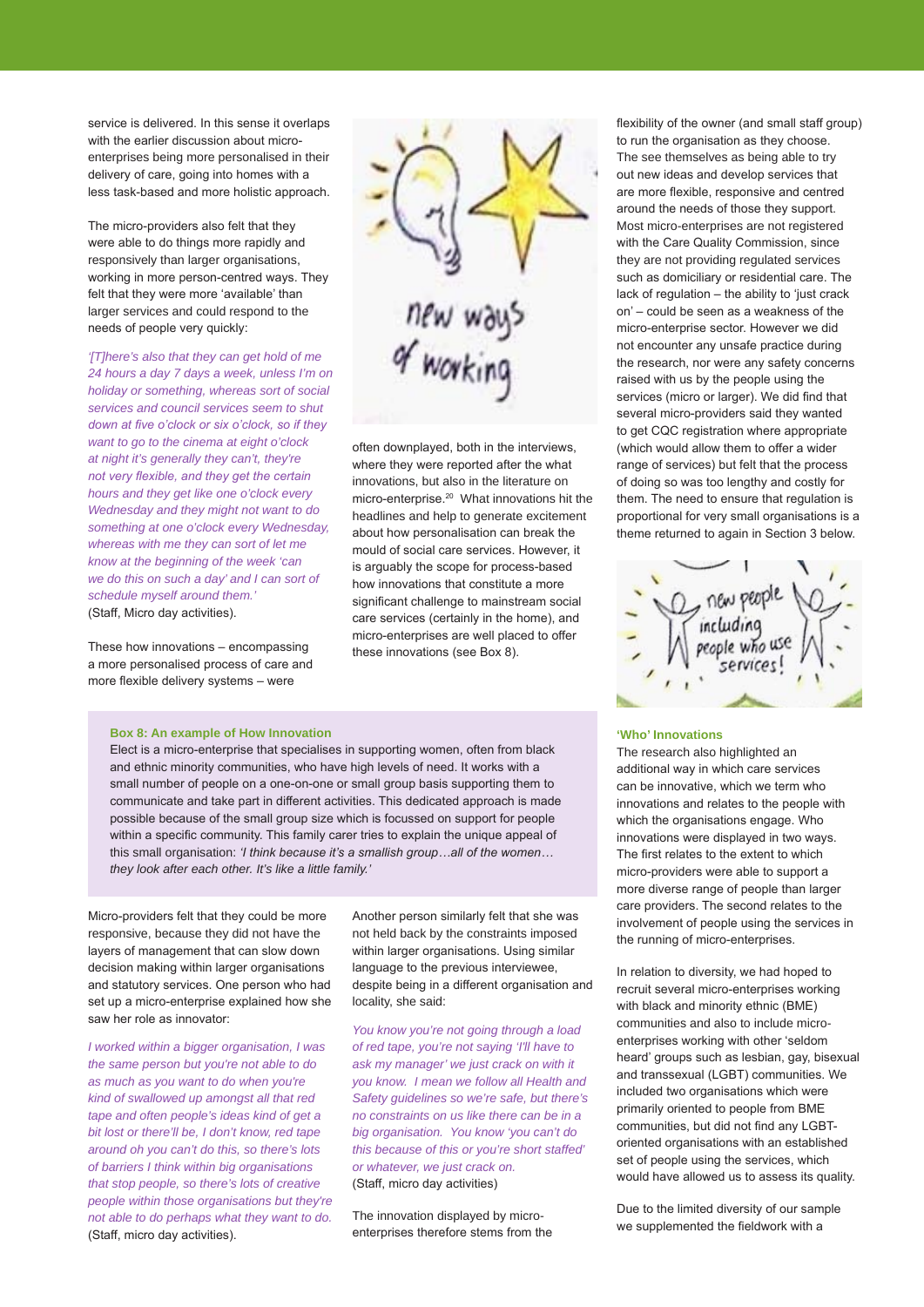literature review which highlighted the role that small, community-based organisations such as micro-enterprises can play in supporting people from seldom heard groups.<sup>21</sup> The literature review highlighted the low levels of provision for people from these groups, finding that community-based responses often emerge because of a lack of engagement by statutory services. It also found that specialist and community based micro-enterprises can contribute to a wider range of choices for people who feel larger, mainstream services are not suitable or accessible. However, the types of compensatory activity identified in the research need recognition and investment, and its existence does not imply that the mainstream should not address marginalisation.

In the research interviewees, a total of 9 out of 79 people that we spoke to were from BME communities. Workers from the micro-enterprises supporting people from BME communities included in the research talked about how they felt that they provided a unique offer for people from their community.

*Because it reaches out to women from the South Asian culture because a service has closed, there was nothing there for these women and it's all around like having female support basically and being with other females. So it's sort of – I suppose it's become our unique selling point really.*  (Staff, micro day activities).

The micro-enterprises were at times also able to bridge the boundaries between BME communities and statutory care providers, not only by breaking down language barriers, but also through the generation of trust and shared understanding (see Box 9).

The second type of who innovations were evident in the ownership and governance of micro-enterprises, which often involved people who use services, especially those with learning disabilities (see Box 10). Services that were run or co-produced with people who use services facilitated the empowerment of otherwise marginalised people by integrating the service itself more effectively into the community it serves. Enabling people with experience of using care services to establish and run care services can arguably unlock innovation by allowing those who understand and experience the needs of people in the local area to develop more responsive services:

*Part of the reason for setting up my own company was to actually employ people who had different and unique needs to a) get work experience b) to set up a micro-enterprise, a co-operative. I'm not aware that [the local area] has a cooperative micro-enterprise with people who experience different needs. And I wanted to really empower people from the beginning.*  (Staff, micro day activities).

Involving people who use services in the running of the organisation does however bring potential disadvantages. In one micro-enterprise, a person using the service commented that the owner, a person with learning disabilities, did not have the business skills and discipline required to run the service indicating a possible need for additional training and support for microenterprises:

*[The owner] is a nice person, but sometimes he doesn't always have the control that it needs. I think he needs someone in there with him as well to help him out.*  (Person with learning disabilities, micro day activities)

In summary our findings indicate that micro-enterprises are more innovative than larger care organisations, especially in who and how innovations. The microproviders feel that being small allows new ideas to be developed and implemented quickly, responding to the needs of those they support. The people who use microenterprises similarly appreciate the greater flexibility in what is offered. For some microenterprises, the direct involvement of people who use services in the running of the care services helps to facilitate innovation.

#### **Box 9: Supporting Diverse Communities**

Abdul left social work to set up Active Support, an agency supporting young people with autism and learning disabilities. Most of the people supported are from South Asian communities. As well as offering day activities, the organisation provides support in the home for people with complex needs. In one example, Abdul and his staff have been working with a family for several months to address the continence issues of the adult son who has autism. A community nurse, who has been supporting the family over a longer period, spoke to us when we visited the family home, explaining that it was not until the involvement of Abdul that progress had been made:

*The fact that [Abdul] knows the family and can speak the language has really helped to make progress on the continence issue. I had been to visit the family a couple of times with an independent interpreter but I wasn't really able to establish a relationship with them that way. With [Abdul], they know and trust him and that makes a big difference. And also with the client himself, if he sees me and knows that I come with [Abdul] then he thinks I'm ok, he doesn't mind me being there.*

What seems to have made the different here has been the combination of a shared language and culture with the personalised scale and familiarity of a microenterprise.

**Box 10: Involving people with learning disabilities in running a micro-enterprise** The A Team is a football club, set up and run by someone with learning disabilities. The leader of the club saw the need for the service because of his own negative experiences of other football groups that excluded people with disabilities. He felt a more relaxed approach was needed to allow people with disabilities to fully enjoy their active time as he explains: *I went in as a footballer [to another local football club], tried it for myself and the coach we didn't get on, me and him, and basically I tried to look elsewhere to open up something else that was for me. In our club I'm laid back enough to let them free, you know do what they want, up to a certain extent. In other clubs people told players what to do, really be very, very more or less vicious to them and I'm not like that.*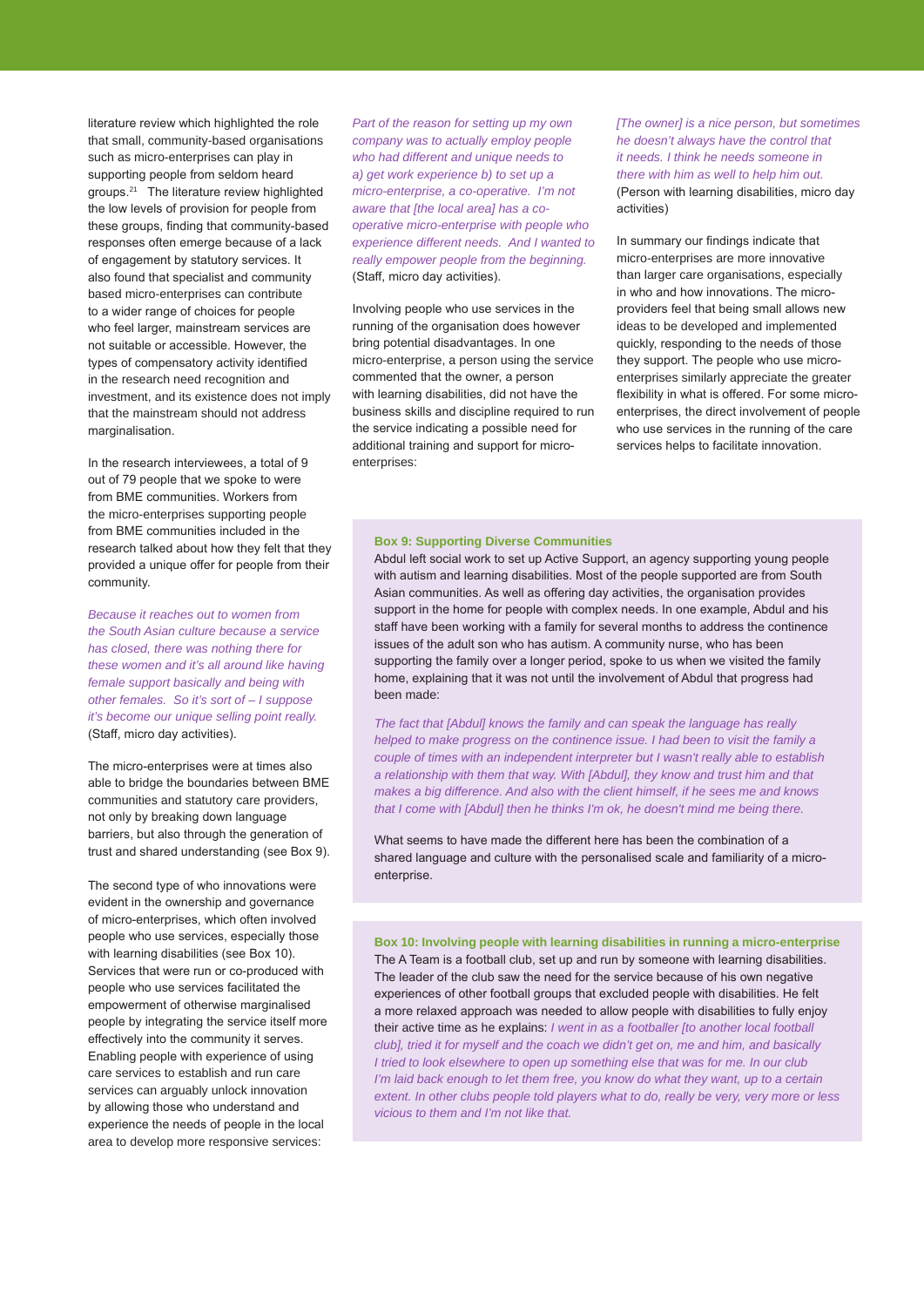#### **4. Micro-enterprises offer better value for money than larger organisations**

To assess the extent to which microenterprises offer value for money we gathered price data from all of the 27 organisations included in the research, and then looked at it in the context of the measures of service quality (including ASCOT scores and the qualitative interview data). It is important to note that the study only includes organisations that charge for their services. Many charities and social enterprises work on a voluntary basis and are free (or very low cost) for disabled and older people using them, but they are not included in this research.

Analysis of the pricing data from the case study organisations indicated that microenterprises were slightly cheaper in their



hourly rate than small, medium and large care providers (see Figure 1).<sup>22</sup> The relatively small sample size means that we cannot generalise from this to say that micro-enterprises are always cheaper. However it does indicate that economies of scale arguments do not necessarily hold within the care sector: the larger organisations in our study were rarely able to offer a service at a lower rate than a comparable micro-enterprise.

#### **Figure 1: Hourly costs for different providers**



The most expensive providers in the sample were the small and medium organisations. Again, it is difficult to generalise from such a small sample, but it can be hypothesised that small/medium organisations face a particularly difficult financial context. They don't have the economies of scale of the large organisations, and they also don't have the low overheads of the microenterprises, most of which worked out of their homes or very small office spaces.

In all localities the costs of care were shaped by the hourly rate which the local authority was willing to pay for care services. Most of the larger providers situated themselves exactly at this rate, since the majority of their care work was generated

by local authority referrals. Many of the micro-providers offered a slightly lower rate, perhaps reflecting their low overheads. However, they also strove to be competitive in an environment in which they struggled to access local authority preferred provider lists. The financial risks attendant in this approach are discussed in the next section.

The small and medium providers often priced themselves slightly above the local authority rate, for the reasons discussed above. They tended to have a higher proportion of self-funders, in comparison to the large providers. One of the most expensive organisations in the study, whose higher prices meant that it too was excluded from the local authority's preferred provider

framework, appeared to have found a distinctive space in the market as a highprice, high-quality offer for self-funders.

This point highlights the complex relationship between price and quality. Selffunders (i.e. the more affluent people in an area) have the opportunity to opt for a higher price if they feel it secures them a better quality service. Direct payment holders have some flexibility to do the same, although this may be limited in practice by what overall financial allocation they have been given. For people whose care is purchased for them by the local authority, the cost/quality trade-offs are much more intense, since these people are reliant on services that can be delivered at the set local authority price.

The findings reported earlier in this report (that micro-providers outperform larger providers in being personalised, valued and in part more innovative) suggest that microenterprises offer value for money, and that the lower cost is not suggestive of a lower quality service.

This does not necessarily mean that microenterprises will always be cheaper than larger organisations, because length of call also needs to be taken into account. When providing domiciliary care, the microenterprises (and indeed some of the small providers) would only undertake calls of 30 minutes or longer, making them more expensive to commission per visit than larger companies operating on a 15 minute per call basis. For some organisations this was a matter of ethos:

*They're given 15 minute calls or, you know, a very short amount of time where you can't value somebody and respect them. So I decided that I wouldn't do anything less* 

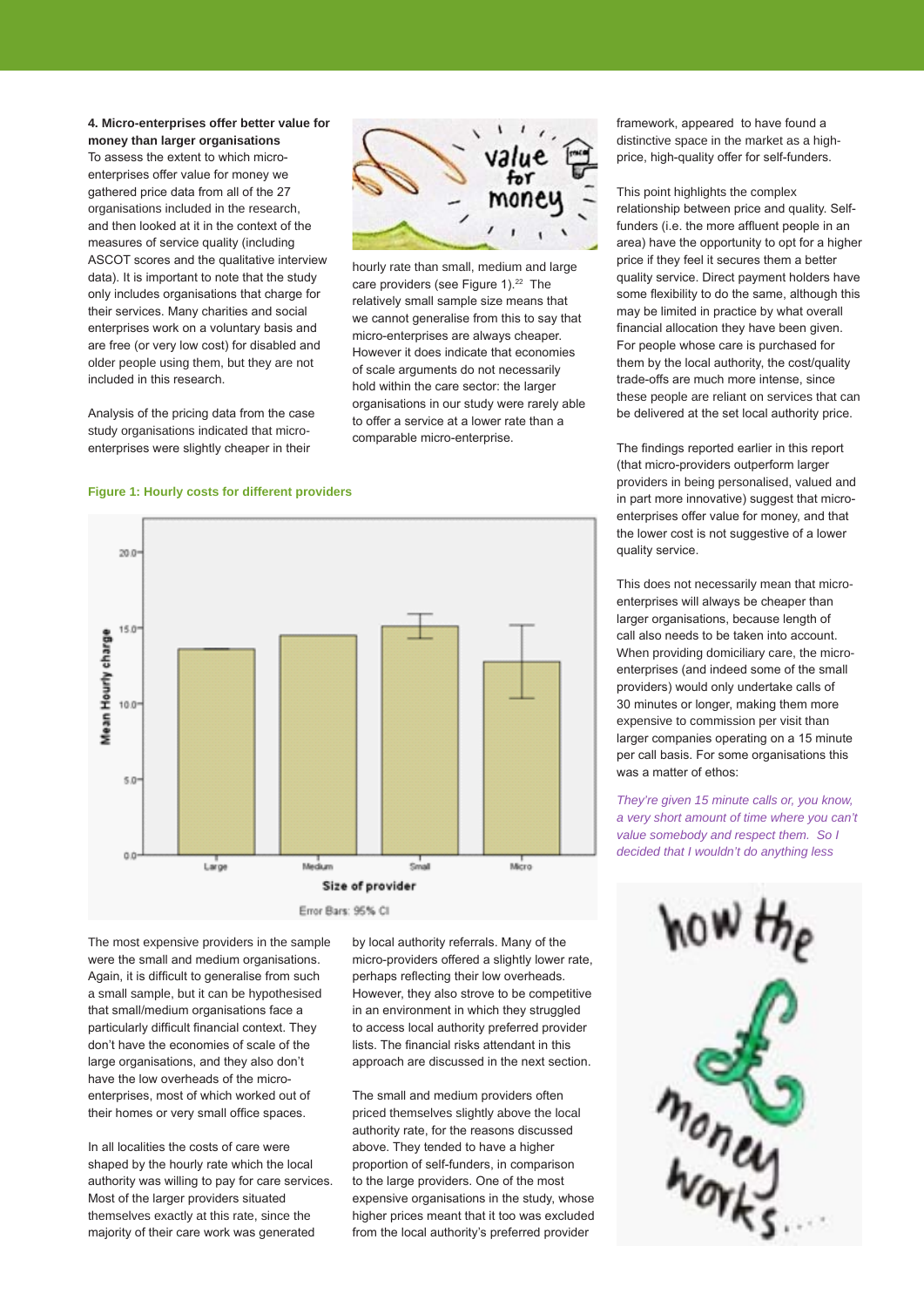*than 30 minutes. If it's personal care I won't anything less than an hour. I'd rather not have a business than do something that isn't right.* 

(Staff, small domiciliary care).

The longer calls were also driven by practicality, given the small staff base and the difficulties of moving staff to a different location after 15 minutes.

There has been a national emphasis on eradicating 15 minute care visits which are offered by around three quarters of local authorities.23 Research indicates that 15 minutes is not long enough to provide good quality care and time constraints deprive people of their dignity and act as a barrier to the development of good relations between people who use the service and the care worker.<sup>24</sup> As there is more pressure on local authorities to stop commissioning 15 minute visits, the lack of such provision by microenterprises may be less of a limitation.

In summary then the pricing data gathered here indicates that micro-enterprises are no more expensive than other care providers in the study and offer good value for money given the evidence presented in earlier sections about the more personalised, valued and innovative aspects of microprovision.

# SECTION 3: SUPPORTING MICRO-**ENTERPRICE**

The research findings presented above highlighted the positive contribution that micro-enterprises can make to care and support services. In doing the research we also identified which factors facilitated and inhibited their operation (see Box 11). There is some important learning here if micro-enterprise is to move from the fringes of provision to the mainstream.

#### **Box 11: Summary of Micro-enterprise enablers and barriers**

#### **Micro-enterprises are enabled by:**

- **Financial and business support specific to the care sector to enable them to start up and develop.**
- Collaboration and partnerships with other care services (including peer networks) and support from the statutory sector.

#### **Micro-enterprises are constrained by:**

- Lack of visibility to potential users of the service
- Personal and financial risk in setting up a micro-enterprise and limited financial rewards once the business is established.
- The cost and intrusiveness of care sector regulation.
- Small staff size making holiday and sickness problematic.
- Competition from larger providers who can use economies of scale to undercut on price and quality.

#### **Enabling Factors for Micro-enterprises**

Findings highlight several enabling factors for micro-enterprise. Dedicated support for business start-up and development was seen as core to the establishment of many of the micro care services. Alongside these support roles wider factors such as strong personal networks had helped microenterprises to develop. Balancing good partnerships (including with local authorities) with maintaining an independent status was also viewed as central to sustainable success.

The value of independence from local authorities was that this provided greater autonomy and control for the microenterprises. Control includes decisions regarding staff and people to support. Most micro and small providers reported that



they were selective in who they recruited as carers, which in turn decreased staff turnover (which is generally high within the care sector) and enhanced the consistency of care:

*The girls we have working for us…some of whom we've worked with and we know them – as we've recruited people, most of them we know through other jobs. So there's a really comfortable feeling about that and not only do they understand me, they wouldn't want it any other way.* 

(Staff, small domiciliary care)

Collaboration and partnerships were also seen as an important enabler for micro care organisations for two reasons:

(a) Partnerships between the microenterprises and other services provided more holistic care for people who use services. Partnerships included health related agencies, social support services and social workers.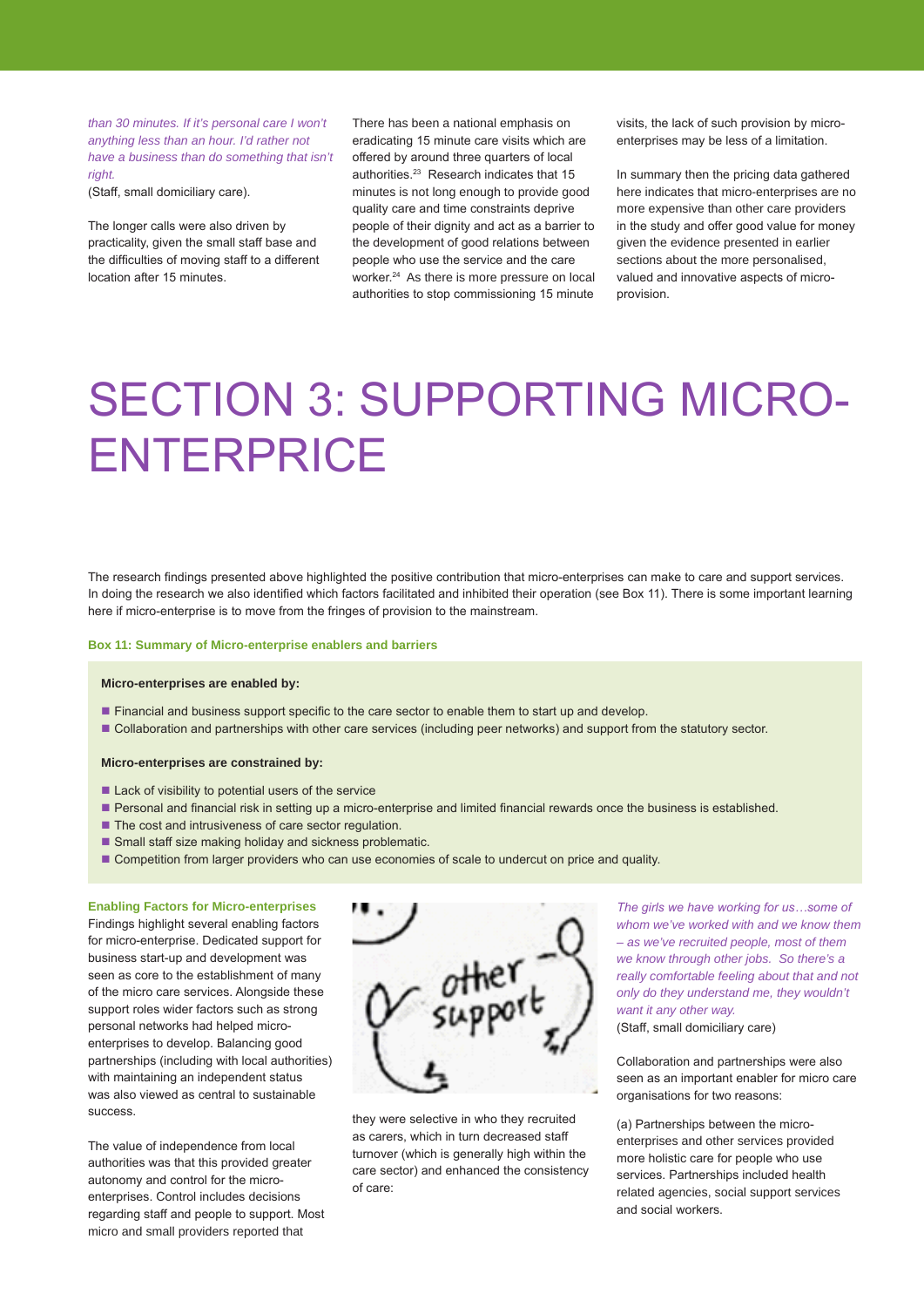(b) Partnership working provided a route to additional funding, organisational growth, greater delivery capacity and visibility. This micro-provider explains the value of working with trainee social workers for attaining resources and keeping linked in with local provision:

*[W]e work with social work students and so they're here in and out and they have a range of work so they'll do some day service work and some advocacy work…it gives us the flexibility to do a bit more one to one work and so give individual support, it provides additional funds and resource for the organisation, so I think it just enhances the service that we offer….the reason we went into it in the first place was that the board were so frustrated about the quality of social workers that they'd experienced that they wanted learning disabilities to be up there and understood by people who were qualifying as social workers.*  (Staff, micro day activities)

Regarding visibility, micro-enterprise staff stressed the importance of personal contacts with potential users of the service, reputation and word-of-mouth. The following quote from a newly developed microprovider displays their reliance on personal networks, but also the vulnerability that accompanies this in a market dominated by local authority provision:

*Luckily I've generated new business because families know of me and have said [to the Council] 'excuse me, no, it's our first choice is [the micro-enterprise] and if that doesn't work out then we would look at the Council's trading arm'. But that's only done not because I'm marketing but because of personal reputation and because of people who happen to know me and I can't really risk growing on such scanty threads really.*  (Staff, micro day activities)

One of our case study areas has awarded Quality Marks to some micro-enterprises, which was appreciated by micro-enterprises themselves, and was a good way to inform both people who use services and commissioners that the micro-enterprise provides a quality service (see Box 12).



#### **Box 12: The Micro-enterprise Quality Mark**

A Quality Mark - gold, silver, bronze – is awarded to micro-enterprises based on compliance with procedures and feedback from people who have used the service. The Quality Mark appears in the local online directory so that people who use services, their carers or professionals are able to filter services based on their quality level. A local Micro-enterprise Co-ordinator explains how this gives people more information about the services: 'it enables people on a direct payment [to] have more choice of choosing a quality service that's been assessed and monitored and they'll be monitored like we monitor our contracted services.'

#### **Barriers for Micro-enterprise**

Some of the limitations facing microenterprises are intrinsic to operating at a small scale, whereas others relate particularly to the nature of the care market.

#### **1. Visibility of Micro-Enterprises**

Most of the micro-enterprises recognised and valued the help they had received from the Micro-enterprise Co-ordinators in their area. However they were also aware of the limitations they faced in competing with larger providers for visibility in referrals. Many were unable to get onto framework agreements and preferred provider lists with their local authorities. Some of the microenterprises had CQC registration, but for most the cost and complexity of the process was prohibitive, or they did not provide an activity that required registration

There were two problems resulting from this:

a) A shortage of people using the service: Some of the micro-enterprises were underutilised and critical of the unwillingness of the local authority to refer to them. One of the micro-enterprises said: *'The council like big agencies, they can just make a phone call and put things in place.'* (Staff, micro domiciliary care)

At its most extreme, ineffective relationships with local authorities were seen to be slowing the development of both individual micro-providers and the micro-enterprise sector. One micro-enterprise staff member describes a conflict of interest for local authorities caught between utilising the 'market' of providers and promoting their own in-house provision:

'It's been very difficult to move to any kind of pace really ... because of [this locality's] policy currently of social workers only referring people to in-house services, because they've just set up their own inhouse trading arm and families have been directed to that'.

(Staff, micro day activities)



Micro-enterprises struggle to market themselves to potential users of the service, which again can be a barrier to achieving the required growth (see Box 13). The research team were given several examples of how local authorities gave out alphabetical lists of providers, leading some people simply to call the first one on the list in the absence of any other information about quality.

b) Restrictions on the type of service that could be offered. For some of the microenterprises without CQC registration there was frustration at the limits this placed on the support which they could provide. The sole traders in the study did not offer personal care, and therefore didn't require registration. For the larger micro-enterprises, the cost of CQC registration alongside other costs was a barrier:

The insurance started to rise. We had a 30% increase in our insurance. We pay the same insurance and the same CQC licence as a much larger business. (Staff, micro domiciliary care).

c) An over-reliance on self-funders due to the limited take-up of direct payments (particularly by older people) may limit the scope of micro-enterprises to be part of the core social care offer to people across different socio-economic groups. Whilst direct payments can be a mechanism through which people purchase services from micro-enterprises we found few examples in the research of people doing so.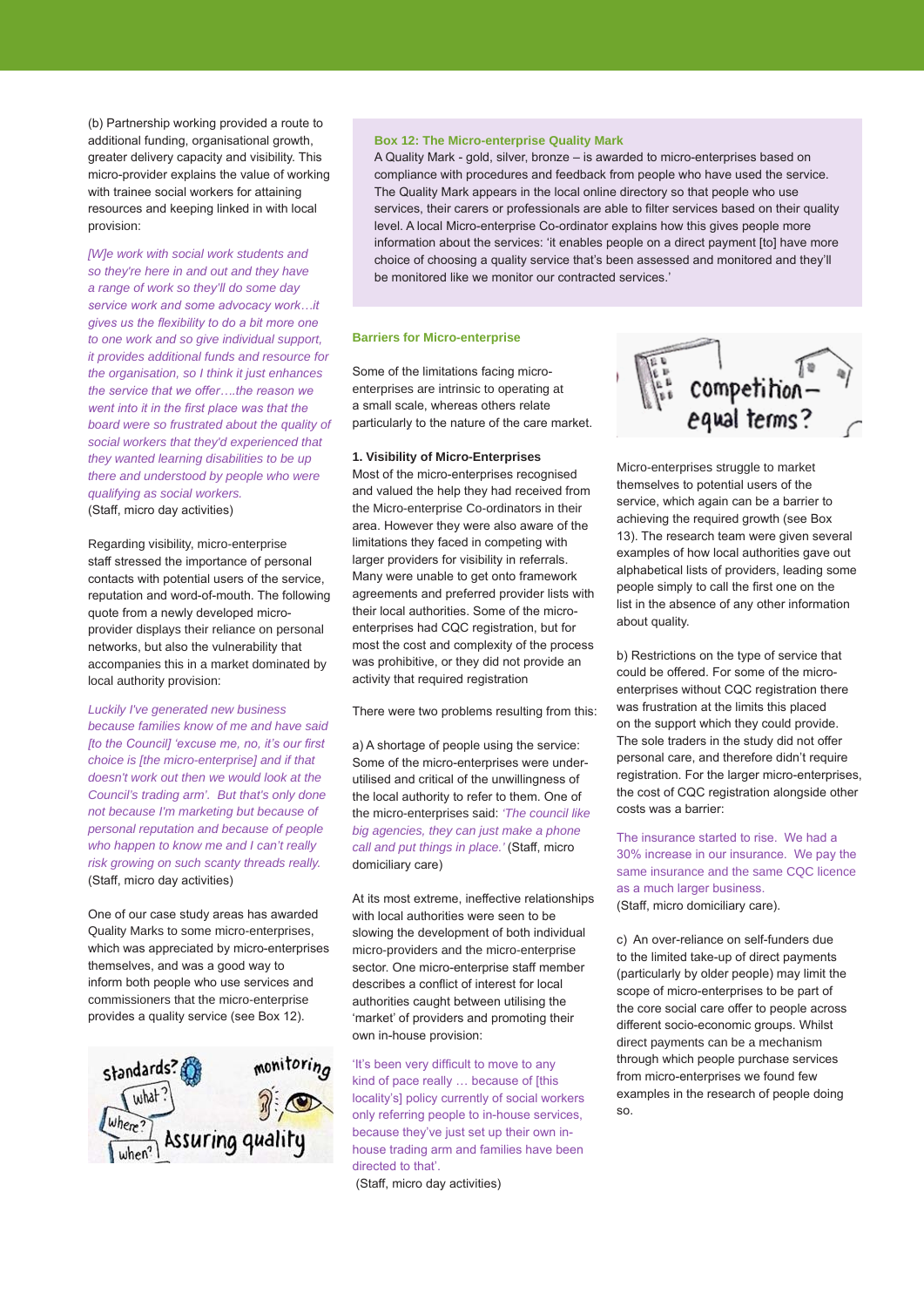#### **Box 13: The consequences of micro-enterprise invisibility**

John from the micro-enterprise My Support has begun to wind the business down. Although committed to the ethos of staying small, John needed to grow slightly larger so that he could give sufficient hours to staff and make the business financially viable. However he was not getting enough new people contacting the service and ultimately decided that he couldn't continue to operate at a loss. He feels that the local authority support was concentrated on helping him to get started (registering with the Care Quality Commission as well as gaining the local authority Quality Mark) but that commissioning practices remain unhelpful to microenterprises: *'[W]e've been on their system – on the community information directory now for three years, and I have not had one single client through it. Every single client we get is through our graft and word of mouth locally. Whereas the big boys…you know, they're on the approved lists…'* 

#### **2. Boundaries**

Earlier in the report, we talked about the potential for over-attachment to be a concern amongst people using services. These boundary issues are also an issue for the people running services. For some of the micro-providers, the boundary issues were about an unwillingness to say no to people, such that they were always on call:

*Our mobiles are our business so even on holiday we cover phone calls and we don't turn anyone away just because we are on holiday. Sometimes people just need a natter.* 

(Staff, micro support in the home)

Staff also reported the difficulty of multitasking, of running a business whilst also being involved in the day to day provision of care. One manager of a micro-enterprise explained:

*[T]here was a young gentleman I took on for about a year with severe learning disabilities…And I'd be out with him…for a coffee or whatever – ten-pin bowling – I'd be ten-pin bowling; my phone's ringing and it's either the council, potential clients, CQC, staff with problems, the accountant, and it's just not fair.* 

(Staff, micro day activities)

#### **3. Staffing**

Micro-enterprises with staff experience specific types of staffing issues. They need to give staff sufficient hours to retain them, without leading to staff burnout. The sole traders and partnerships had an advantage here since their time imposed a limit on their activities (although some were working 7 days a week, including some evenings).



For very small organisations, absences have a strong impact on the service and need to be carefully planned. This partner from a micro-enterprise explains the difficulties of arranging cover to accommodate staff sickness and holiday leave:

*The buck stops with you at the end of the day. If there's something wrong then it's down to myself and my partner you know so that's it. It seems like if you're sick you know you've got to try and get in whether you're poorly or not. Touch wood we're lucky neither of us have been. Annual leave, taking a holiday can be difficult because you want people covering you that you trust.*  (Staff, micro day activities)

Some micro-providers saw this as a tension to be managed. Others were seeking a solution to this staffing issue based on flexible expansion. One micro-providers was adopting a community cohesion approach, with the family members of people who used the service covering absence and leave. This carer, the sister of someone with complex communication and learning difficulties, explained how she felt part of the micro-enterprise and enjoyed covering staff absences occasionally:

*I know that [the staff member] trusts me enough to say "[the usual care giver] is not in next week can you do 2 days for me?", "Yeah, of course I can no problem". And I love it.* 

(Family carer, micro day activities)

Many of the micro-enterprises were wary of more formal growth, feeling that it was not compatible with maintaining their ethos of personalised care. Although two of the micro-enterprises ultimately wanted to franchise their operations, the rest wanted to grow only enough to give themselves more stability. For one provider, this was to have 10 members of staff, for another it was to draw a salary and not keep ploughing his savings into the business to keep it afloat.

Some of the small organisations that we spoke to had recently been microenterprises themselves, but had quickly grown in size. Whilst these organisations were wary of growth and reluctant to grow any further, they had found that operating at a micro level had left them unable to respond to demand, especially from people with complex needs. One expressed her continued frustration:

*I can't get onto that [council preferred provider] list. I've tried for three years to get onto the list…We're too small and we – they feel, generally, that the micros haven't got the wherewithal and haven't got the stability.*  (Staff, small domiciliary care).

However there was a paradox here for the micro and small organisations, in that they were only able to take on people who could fit within their existing workload. For domiciliary services this often resulted in turning away people with the highest level of need as there were insufficient staffing resources to provide the number of care hours needed. This member of staff explains the frustration of turning away work, even at a time that they are needing to grow as an organisation to be financially viable:

*We were offered a client just before Christmas that we couldn't do, 'cause it was 24/7, two-to-one. I mean, we haven't got the staff to cover it…We don't do nights. We're not big enough.*  (Staff, micro domiciliary care)

Micro-enterprises like this need support to grow slowly and in a sustainable way, which can be a difficult balance to strike for local authority commissioners looking to assign high volumes of care work.

#### **4. Finance**

People that initiate micro-enterprises often take a significant pay cut in real terms, especially those moving away from equivalent management roles in larger organisations. Economies of scale of larger care companies mean they can undercut micro-enterprises on service price for short visits:

*We could only drop our prices if we multiplied our business by a factor of five or six. And put, you know, volume into it. Then there's economies of scale. But at the levels we're running at, we can't.*  (Staff, micro domiciliary care)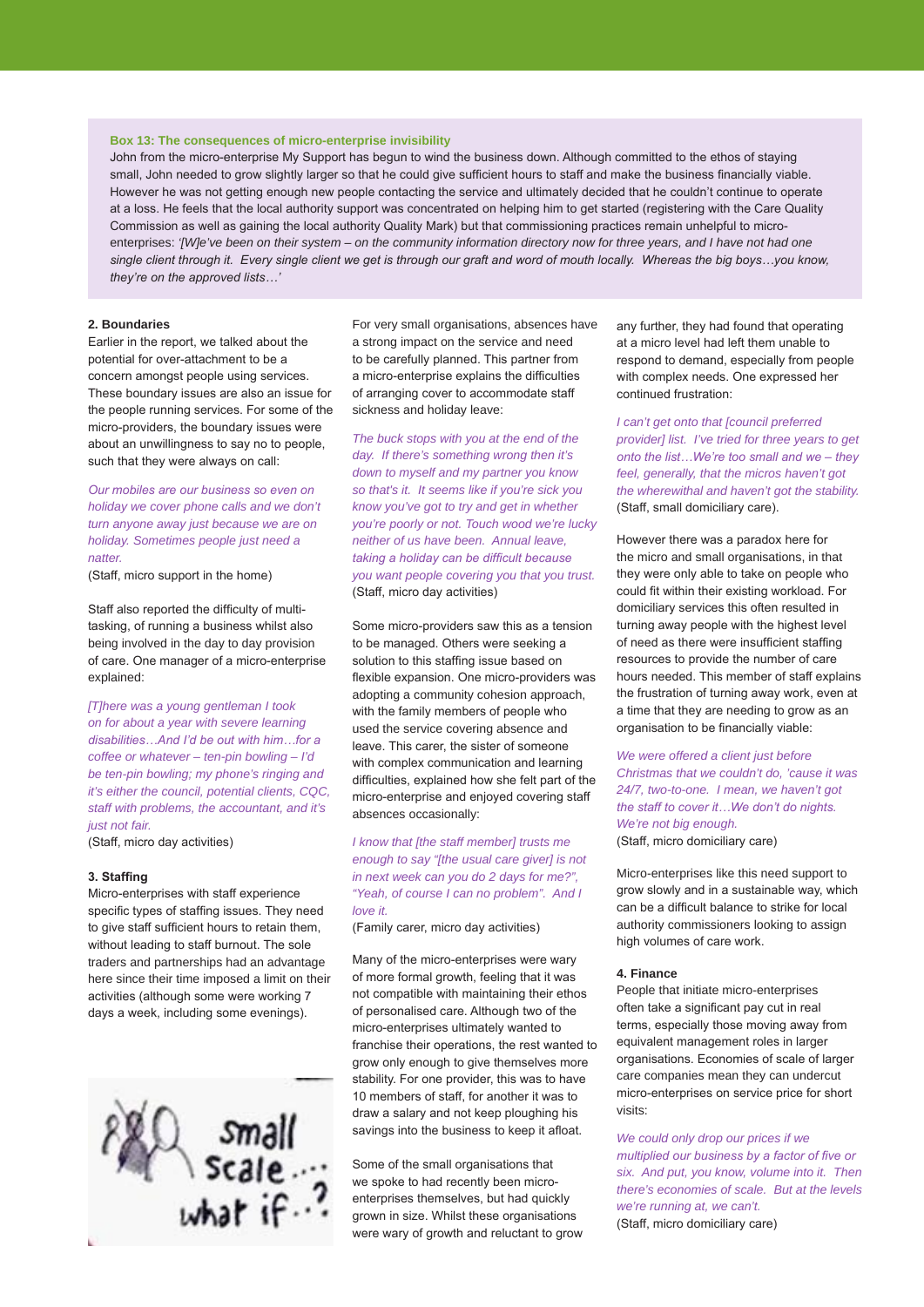Specific barriers related to finance were associated with:

(a) The perceived risk involved in setting up a micro-enterprise. Starting up microenterprise care services was viewed as a gamble by many interviewees; something that required an entrepreneurial mind set as well as support, often provided by regional Micro-enterprise Co-ordinators. Micro-providers sometimes described absorbing the financial deficits as personal costs especially in the initial phases of business development. One member of staff demonstrates clearly how their personal wages are used to provide flexibility for any financial shortcomings:

*You don't want to think of it like a business but then you're thinking well if that money's not coming in how am I going to afford to pay the insurances and then, and it's just a constant worry, it really is. But we just end up taking less wages.*  (Staff, micro day activities).

According to a small organisation:

*I've kept this going by my personal funds… I've ploughed in money, so when we're not making money, I've propped it up. I think we're in our fourth year now.*  (Staff, small domiciliary care).

(b) Processing personal budgets with local authorities. This can be a lengthy and bureaucratic process with funds often taking a long time to reach the services. This was a particular finding for learning disabilities services which tended to be funded through personal budgets. This micro-enterprise staff member talks about added complications for

people who use services following changes to prices:

*We put the price up they have to go back to panel to have their budget increased or reallocated. So although it's their [personal] budget, the Council is the administrator, and so some of them manage their own money but, you know, a £3 increase means that they need to go back to get it approved.'* (Staff, micro day activities)

Other financial barriers were generated by local authority processing of personal budgets. These included capped prices for services and the costing in of brokerage services whether used or not. As this micro-provider describes, it is sometimes difficult for those running micro-enterprises to speak up about these problems as they feel vulnerable and dependent on their good relations with local authorities:

*I charge £11.50 an hour for specialist work. But the Council don't want to pay PAs any more than £10 an hour and then they top slice money off that to pay for brokerage* 

*even if brokerage isn't needed. So I don't always get £11.50 an hour…So sometimes I will settle for £10 or £8 an hour because there's two rates…And nobody can tell me why and nobody can tell me how the pricing works…And then of course I'm not – I don't have the same job security in a big company now. If I put my head above the parapet that's me gone '*

(Staff, micro day activities)

In summary, the enabling factors for microenterprises are connected to their ability to build partnerships and collaborations, particularly with the statutory sector, whilst maintaining their autonomy. Key barriers relate to access to potential users of the service, managing staff and making the financial aspects of running a business work in the cash-strapped, rule-bound context of care. These factors reinforce those found in other studies, but progress towards addressing them has been slow.25

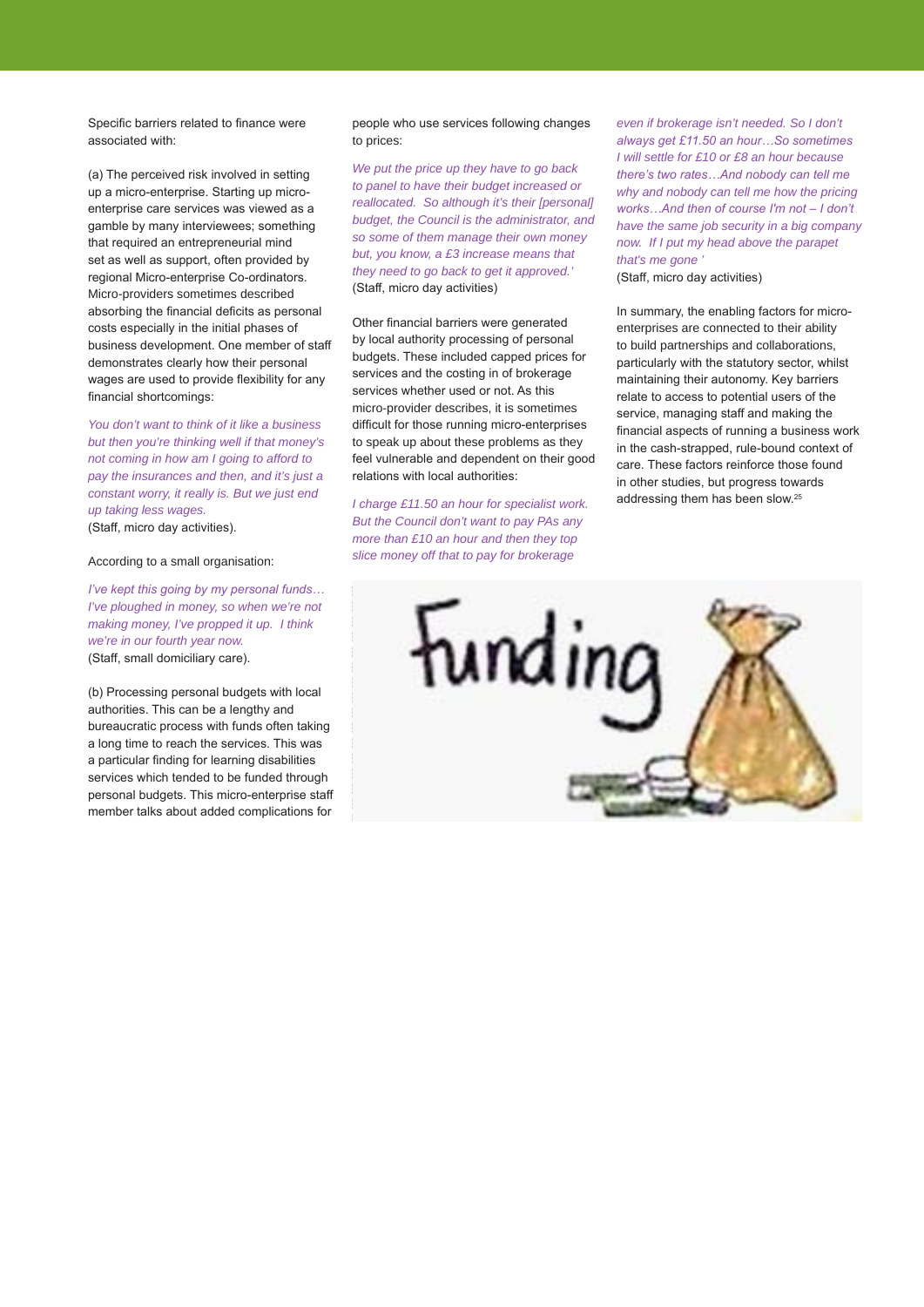### SECTION 4: Conclusions

The findings of the research project suggests that micro-enterprises can deliver more personalised services, particularly in the home, and that they are more innovative in relation to how and who innovations. They offer better outcomes (measured as enabling people to do what they value with their time) than larger providers for a similar or lower cost. These benefits seem to be based on their greater continuity of staff, greater staff autonomy and greater accessibility of managers, combined with the low overheads of operating at a very small scale. Micro-providers did on the whole want to grow, but only slightly larger to a point where they could combine organisational and financial stability with an ethos of personalised support.

Some of the issues identified here relate to the advantages and disadvantages of running very small organisations, irrespective of whether they are care organisations or not. However there are some themes which are distinctive to the care sector: the potential vulnerability of people who need support; the intimacy of the support given in the home; the labour intensive nature of care work, and its emotional intensity; the role of the local authority as the commissioner of care services; and the highly regulated nature of the sector. Some of these create particular opportunities for micro-enterprises, whereas others put a strain on people trying to operate at a micro scale.

Micro-enterprises often operate outside of local authority commissioning practices. In this study, micro-enterprises were selected from areas that are largely supportive of micro-enterprises and have some infrastructure in place to support them (including a Micro-enterprise Coordinator working with the local authority in each of the areas). Despite this, few micro-enterprises were receiving referrals from the local authority and some felt that commissioners favoured larger and more well-known care providers. Most found that word-of-mouth and local advertising was a more reliable route for gaining people to support. These routes may be adequate if people needing care have direct payments and support to use them to make local care choices; however the relatively low take-up of direct payments by older people highlights the need to provide alternative routes into micro-enterprise.

The introduction of the Care Act 2014 requires local authorities to develop a market that delivers a wide range of high quality care and support services, which combined with the personalisation agenda, should support more micro-enterprise provision. Some of the support in the home provided by micro-enterprises is at the early intervention stage, and has the potential to play a key role in the broader prevention agenda.

The overall key research findings are briefly summarised in Box 14.

#### **Box 14: Key Findings:**

- 1. Micro-enterprises can deliver more personalised, innovative and valued support for a similar or lower cost than larger providers.
- 2. Micro-providers market themselves through word-of-mouth and local networks within the localities in which they operate, providing services for self-funders and people with direct payments. They struggle to get local authority referrals or to support people on managed personal budgets.
- 3. The most stable operating scale for micro-enterprises is as sole traders and partnerships. Micro-enterprises that employ staff can struggle to be organisationally and financially stable, facing competition from larger providers with a lower cost/quality operating model. Many of these micro-enterprises were trying to grow slightly larger to become more stable.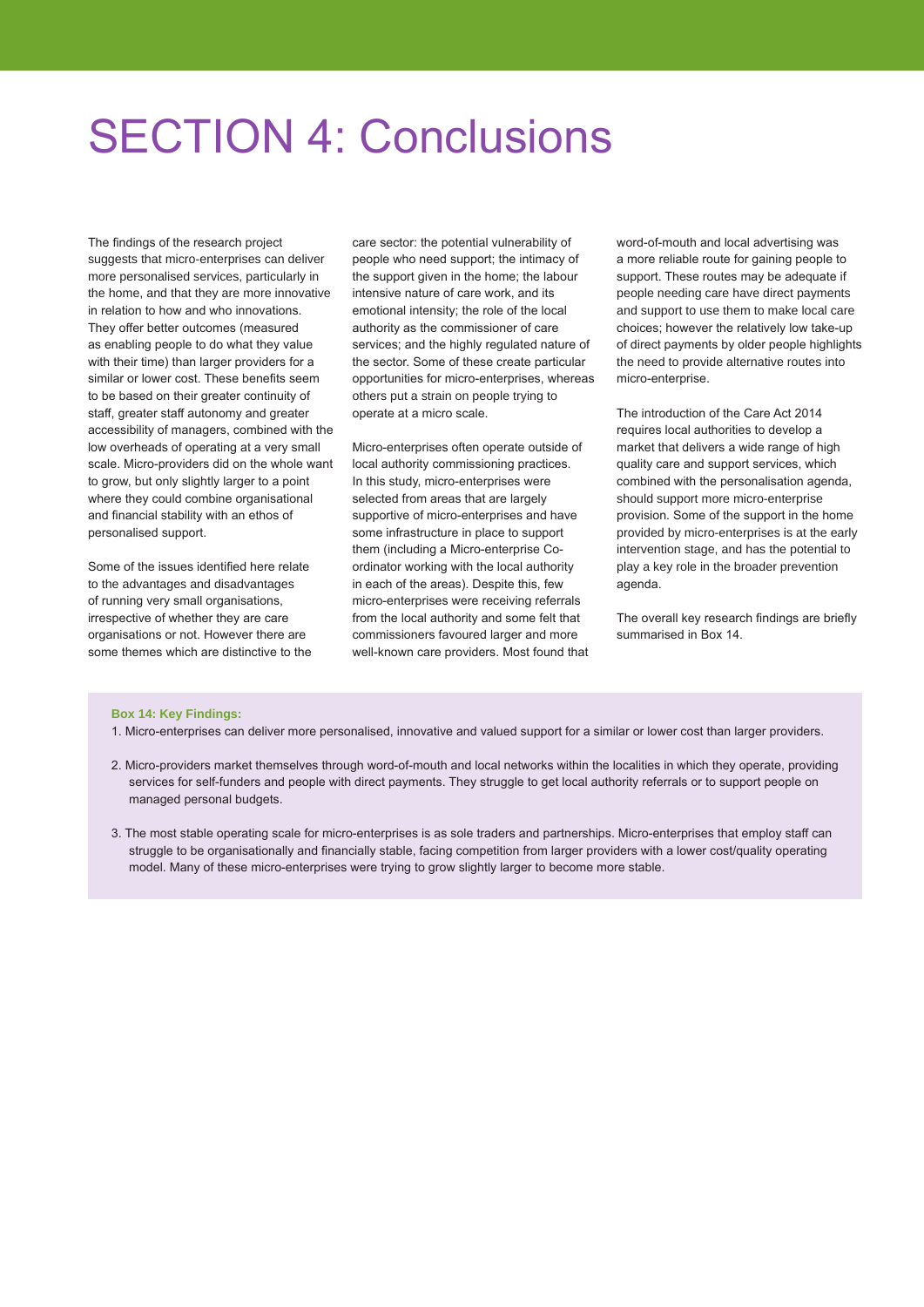#### **Next steps**

Are you a person using services, or do you care for someone that does so? Are you a local authority commissioner of care services, or a national policy-maker encouraging market shaping at the local level? Are you an existing provider of services or a social entrepreneur thinking of setting up your own micro-enterprise? Whatever your interest in the issues discussed in the report, you can tell us what you think of the findings by following us on **Twitter (@DrCNeedham #microsupport)** or by emailing Catherine on **c.needham.1@bham.ac.uk**. If you are particularly interested in social enterprise and innovation, email Kelly **k.j.hall@bham.ac.uk**. For more information about participatory research methods and the co-research approach, email Kerry **k.allen@bham.ac.uk**



Catherine **Kelly** Kelly **Kelly** Kerry



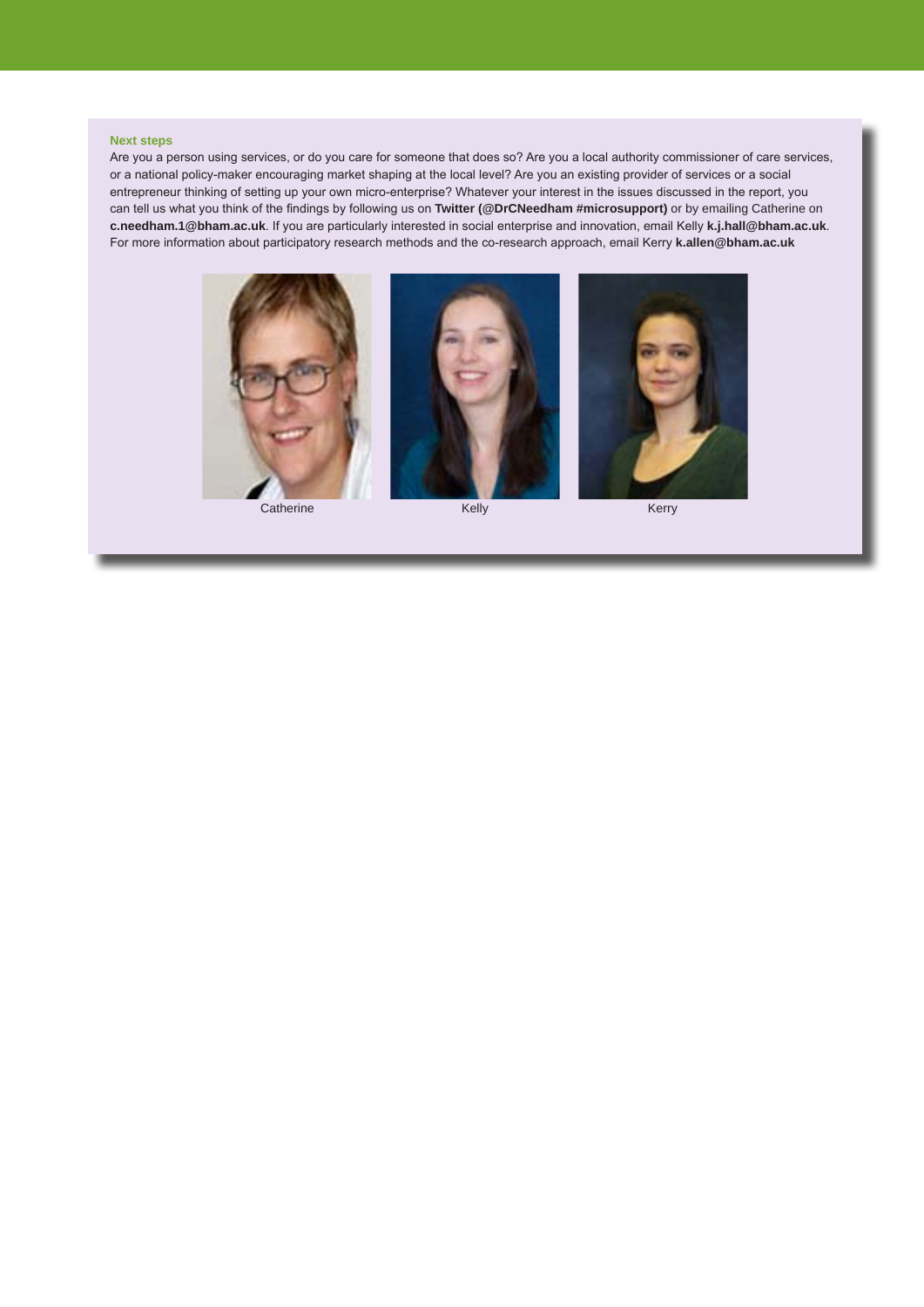# Appendix

| Outcome                                                                                | <b>Micro</b><br>$(n=58)$ | <b>Others</b><br>$(n=37)$ | All<br>$(N=95)$ |  |  |
|----------------------------------------------------------------------------------------|--------------------------|---------------------------|-----------------|--|--|
| Do you do things you enjoy and value with your time?                                   |                          |                           |                 |  |  |
| Able to spend as much time as wanted, doing things valued or enjoyed                   | 50                       | 22                        | 39              |  |  |
| Able to do enough of the things valued or enjoyed                                      | 33                       | 46                        | 38              |  |  |
| Do some things valued or enjoyed                                                       | 17                       | 30                        | 22              |  |  |
| Don't do anything valued or enjoyed                                                    |                          | 3                         | 1               |  |  |
| * Chi-sq(3) = 8.9, p<0.05                                                              |                          |                           |                 |  |  |
| Do the support and services from <provider> affect how you spend your time?</provider> |                          |                           |                 |  |  |
| <b>No</b>                                                                              | 16                       | $\overline{7}$            | 11              |  |  |
| <b>Yes</b>                                                                             | 93                       | 84                        | 89              |  |  |
| Fisher's exact test, $p = 0.18$ (2-sided)                                              |                          |                           |                 |  |  |
| Do you feel you have control over your daily life?                                     |                          |                           |                 |  |  |
| No control                                                                             | ٠                        | 6                         | 2               |  |  |
| Some control (not enough)                                                              | 21                       | 25                        | 22              |  |  |
| Adequate control                                                                       | 38                       | 39                        | 38              |  |  |
| As much control as I want                                                              | 41                       | 31                        | 37              |  |  |
| $Chi-sq(3) = 4.1, p = 0.25$                                                            |                          |                           |                 |  |  |

| Do the support and services from <provider> affect how much control you have over your daily life?</provider> |    |  |  |  |  |  |  |
|---------------------------------------------------------------------------------------------------------------|----|--|--|--|--|--|--|
| N <sub>o</sub>                                                                                                |    |  |  |  |  |  |  |
| Yes                                                                                                           | 66 |  |  |  |  |  |  |

**Fisher's exact test, p = 0.65 (2-sided)**

**Note '-' means no cases observed.**